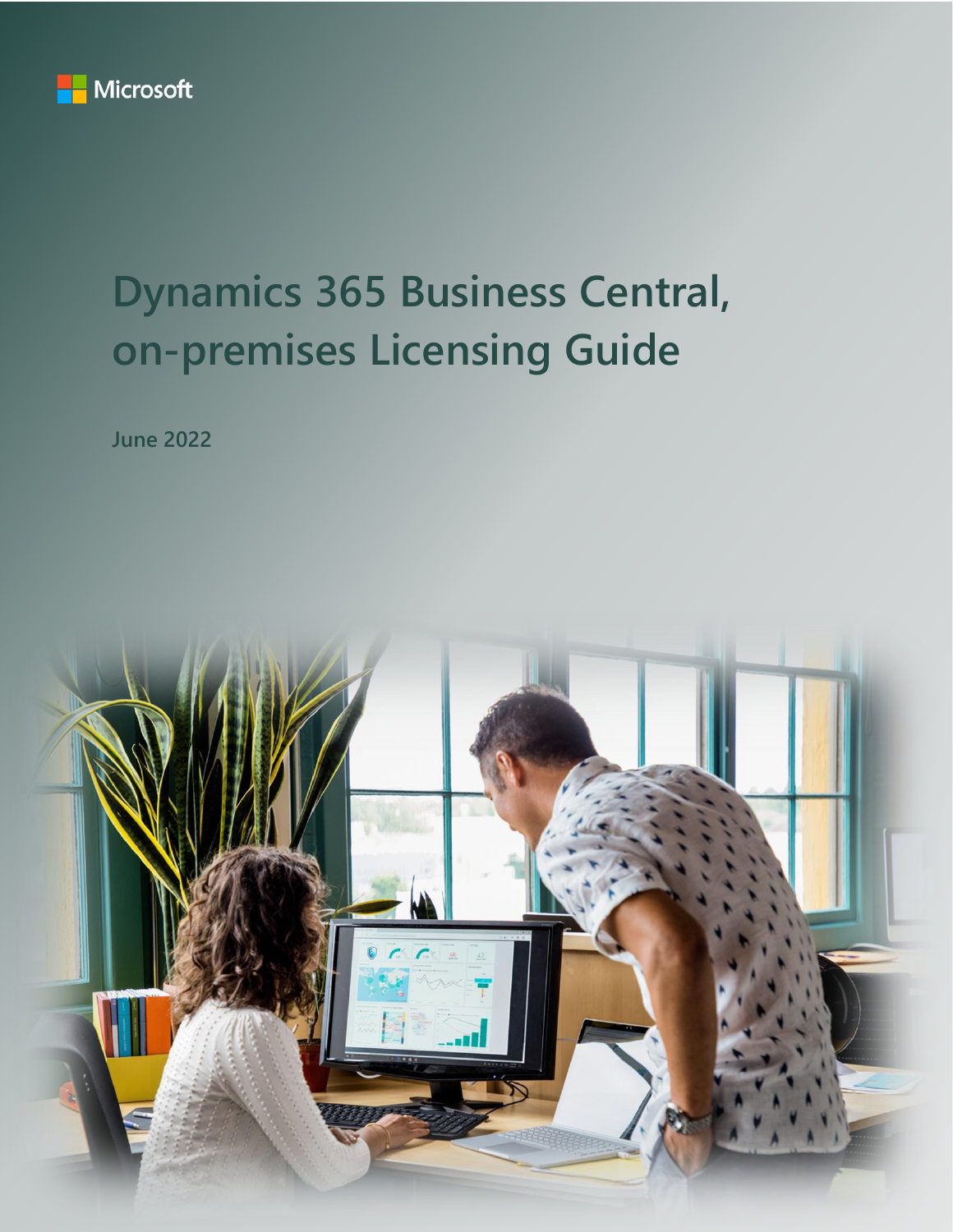# **What's new in this licensing guide?**

This licensing guide was updated to reflect licensing updates and/or new online service offerings as of June 2022. Reference the **[Appendix D: Change Log](#page-19-0)** for details.

| <b>Business Central</b> | Type of Change   New offer or Change, |
|-------------------------|---------------------------------------|
|                         |                                       |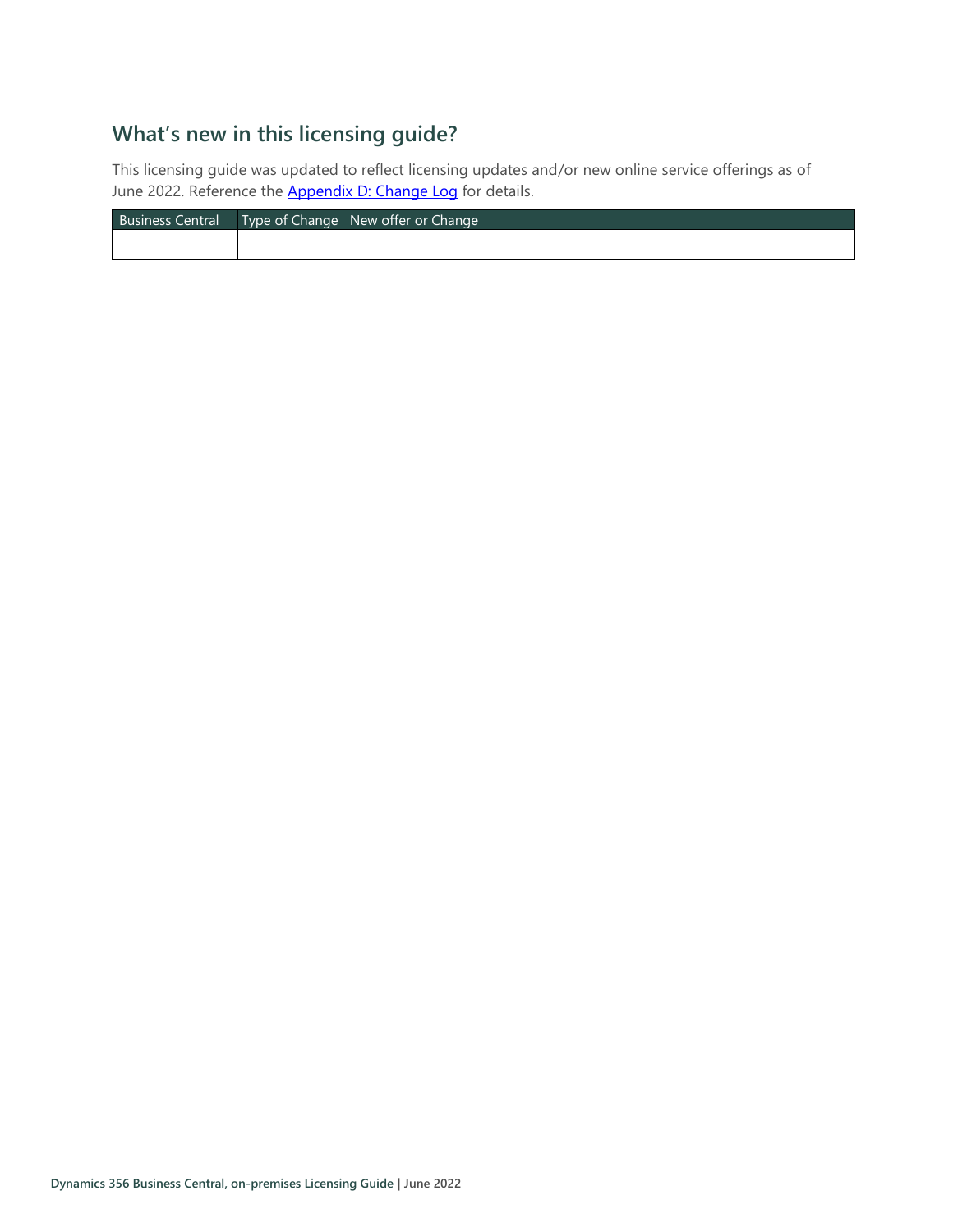# Contents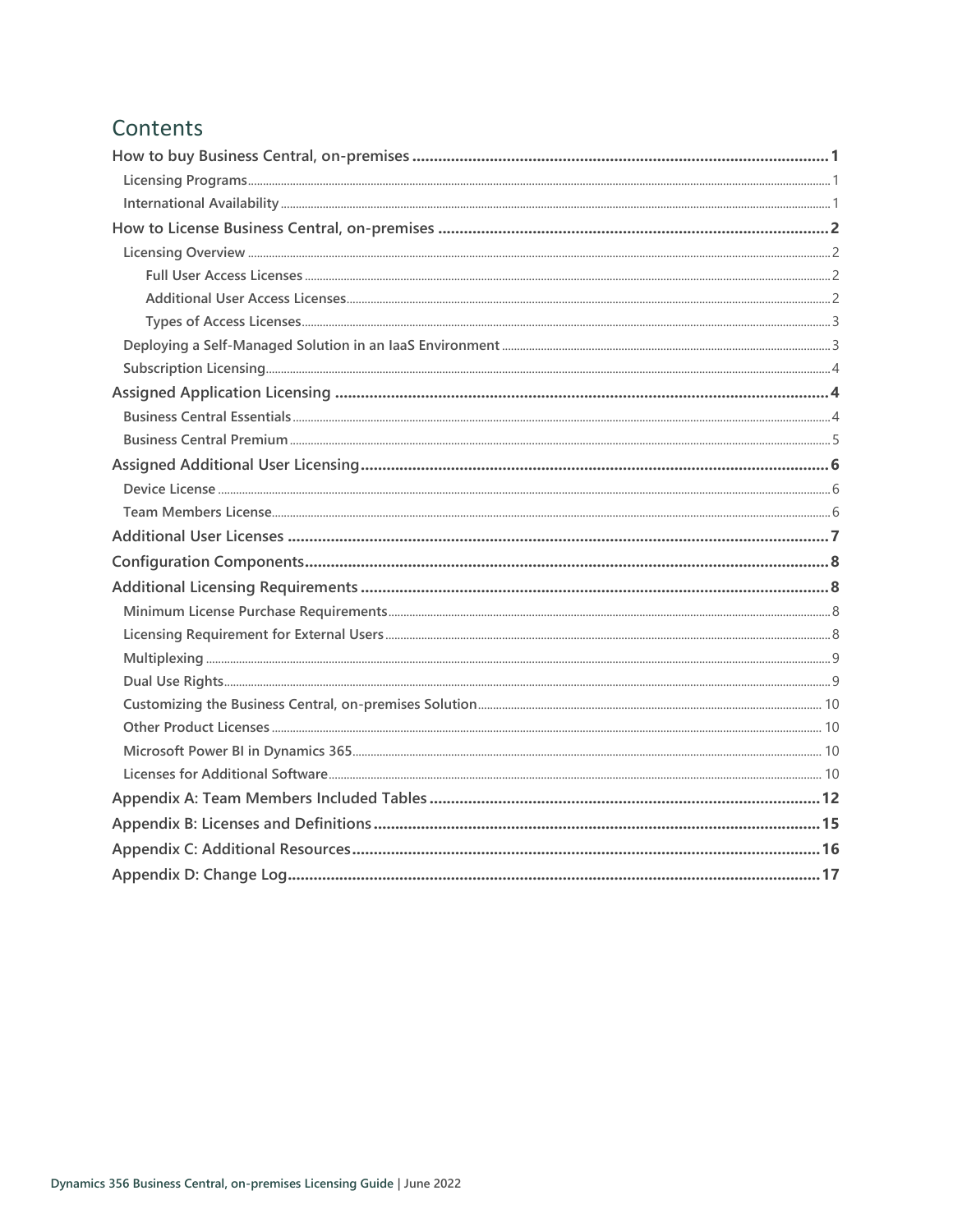# **Using This Guide**

Use this guide to improve your understanding of how to license Microsoft Dynamics 365 Business Central 365 on-premises under the Perpetual Licensing or the Subscription Licensing model. Dynamics 365 Business Central, on-premises fits the needs of midsize businesses with core business needs. It helps organizations connect their financials, sales, purchase, inventory, projects, service, and operations.

For brevity and ease of reading, the Dynamics 365 Business Central application names are shortened, to exclude "Dynamics 365". For a complete list of Dynamics 365 Business Central, on-premises by branded name refer to [Appendix B.](#page-17-0)

This document applies for users with a Dynamics 365 Business Central license but is not a legally binding licensing rights document. It also does not supersede or replace any of the legal documentation covering use rights. Specific product license terms are detailed in the Software License Terms (SLT) document, which is available at<https://go.microsoft.com/fwlink/?linkid=2009120&clcid=0x409>.

For help determining the right technology solution for your organization, including the license requirements for a specific product or scenario, consult with your Microsoft Dynamics Certified Partner.

This document does not apply to Microsoft Dynamics AX, Microsoft Dynamics GP, Microsoft Dynamics NAV, Microsoft Dynamics SL, Microsoft Dynamics 365 for Operations, on-premises, or Microsoft Dynamics 365 (On-Premises). [Appendix C](#page-18-0) provides a link to the applicable licensing guides for these other Dynamics on-premises products.

# <span id="page-3-0"></span>**How to buy Business Central, on-premises**

### <span id="page-3-1"></span>**Licensing Programs**

Business Central, on-premises licenses are only available through the Dynamics Price List (DPL) and licensed through one of two licensing models:

- Perpetual Licensing
- Subscription Licensing

There are significant licensing differences between Perpetual Licensing and Subscription Licensing, as illustrated below. **[Appendix B](#page-17-0)** provides a detailed definition of perpetual and subscription licensing.

|                                                   | <b>Perpetual</b> | <b>Subscription</b> |
|---------------------------------------------------|------------------|---------------------|
| Self-managed, on-premises deployment              |                  |                     |
| Self-managed, hosted deployment (laaS)*           |                  |                     |
| Partner-managed, on-premises deployment           |                  |                     |
| Partner-managed, partner-hosted deployment (SaaS) |                  |                     |
| Own your licenses                                 |                  |                     |
| Lease your licenses                               |                  |                     |
| Per User access licenses                          |                  |                     |

**\***Requires an active Customer Service and Support Plan (e.g., Enhancement or Advantage Plans)

### <span id="page-3-2"></span>**International Availability**

Country, language, and localization availability for Business Central, on-premises is available [here.](https://docs.microsoft.com/dynamics365/business-central/dev-itpro/compliance/apptest-countries-and-translations#planned-future-availability)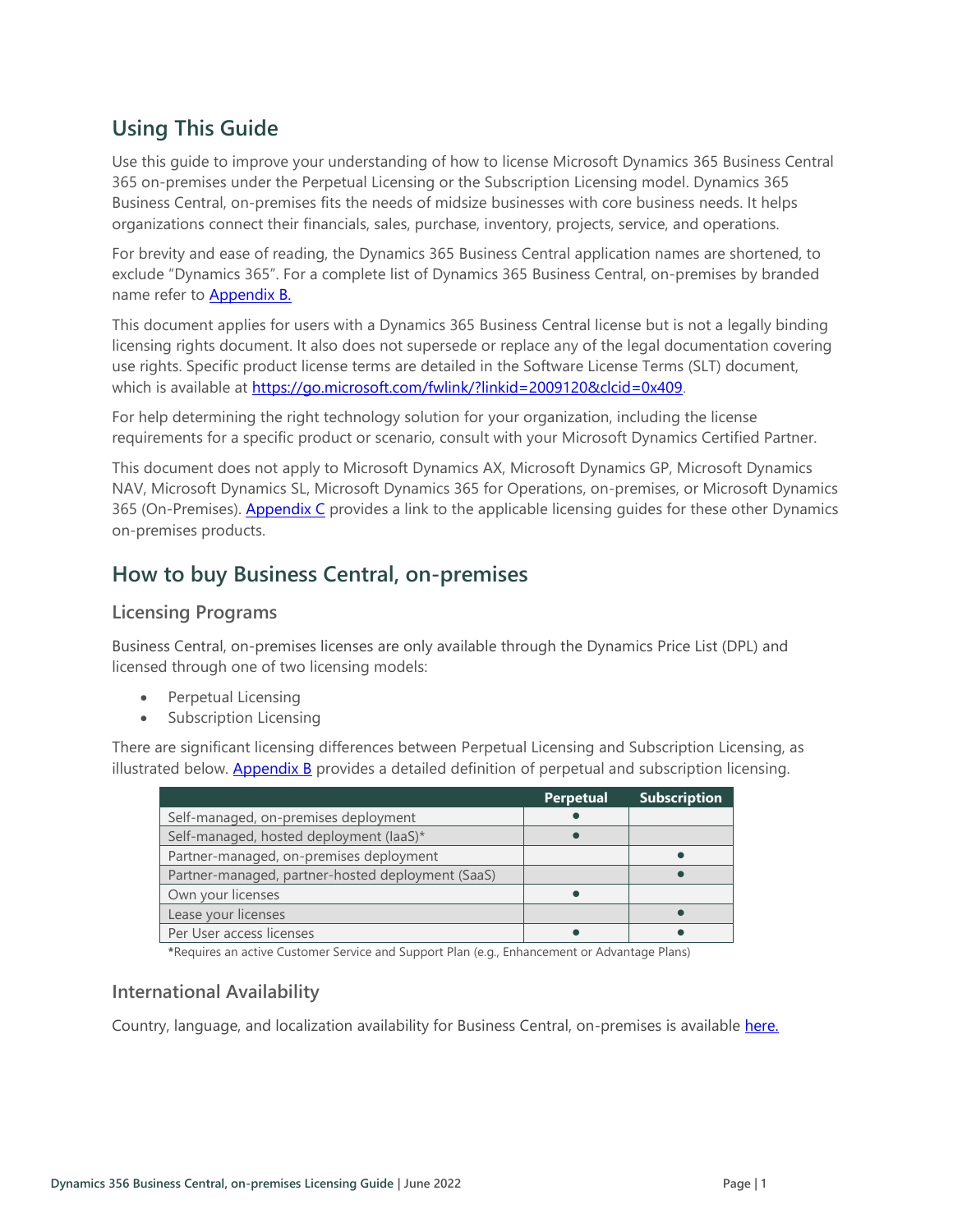# <span id="page-4-0"></span>**How to License Business Central, on-premises**

### <span id="page-4-1"></span>**Licensing Overview**

Business Central, on-premises applications are assigned licenses that are dedicated to a named user or device.

- User licenses, which grant access for a named user, regardless of the device used.
- Device licenses, which grant access via certain devices, using either device or individual logins.

Assigned licenses provide a named user or dedicated shared device with access to applications. Fullaccess user licenses are the most common, but assigned licenses include several options for additional users, usually with limited functionality.

#### <span id="page-4-2"></span>**Full User Access Licenses**

Full users are named users whose work requires use of the feature rich business applications functionality.

• **Full users**: receive unrestricted direct or indirect access to all the functionality in the licensed server software including setting-up, administering, and managing all parameters or functional processes across your solution. Full users perform tasks across your solution using all the functionality included with either the Essentials or Premium user and require more write capabilities that those available to Team Members. Every Essentials user requires an Essentials user license, and every Premium user requires a Premium user license.

#### <span id="page-4-3"></span>**Additional User Access Licenses**

Additional users often represent a large percentage of users in an organization and may consume data or reports from line of business systems, complete light tasks like time or expense entry or be heavier users of the system, but not require full user capabilities.

• **Device:** grants access to Business Central, on-premises from a device. Any user may access a licensed device without the need for a separate user CAL. The Device CAL has restricted functionality but may make more economic and administrative sense if its organization has employees who share devices, such as for shift-based work.

A user or device licensed with a CAL may access any number of instances of Business Central, onpremises Server or earlier versions of the software running on the organization's servers.

Device licenses may be created with a login for the device (such as "Warehouse Computer" and a shared password) or individual logins (each user's personal credentials), depending on the application and license:

- o Device logins: individual usage cannot be tracked
- o Individual logins: no separate user license required

Note: Since Business Central, on-premises may be licensed with a user or device CAL, only the user or device requires a CAL but not both. If the user of a device is licensed with a CAL, then the device does not need a device CAL. Likewise, if the device is licensed with a device CAL, then the user does not need a CAL. Customers can mix both user and device CALs.

• **Team Members:** This license, also assigned to a named user, is for users who are not tied to a particular function but require read-only access and basic functionality. Team Members may consume data or reports from line of business systems, complete light tasks but don't require full user capabilities. The Team Members license entitles the user to perform Team Members user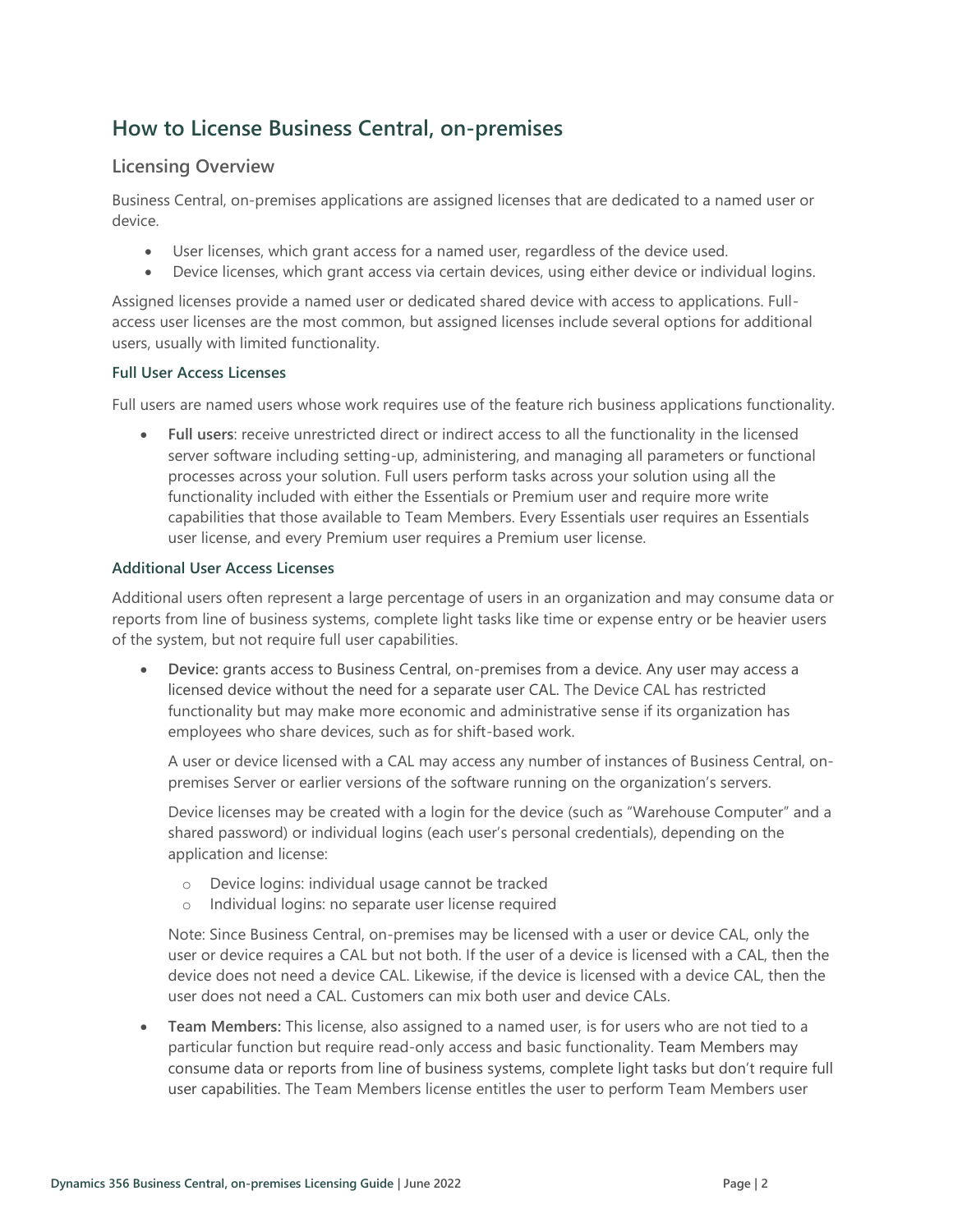tasks across your Business Central solution using the same functionality footprint available to the Essentials and Premium users. Every Team Members user requires a Team Members user license.

#### <span id="page-5-0"></span>**Types of Access Licenses**

Business Central, on-premises offers two types of access licenses: [Named Client Access Licenses \(CALs\)](#page-17-1)**,** only available under the **Perpetual Licensing** model, and [User Subscription Access Licenses \(SALs\)](#page-17-2)**,** only available under the **Subscription Licensing** model.

Note, Essentials and Premium users may not be mixed and matched. Customers must license Essentials or Premium users but not both. Customers may move their users from Essentials to Premium if they move all users at one time. Contact your ROC for more information.

### **Perpetual Licensing**

With Perpetual Licensing, you license the desired solution functionality and access to that functionality is secured by licensing access licenses.

The Essentials user gives customers all setup utilities, provides usage rights to core financial, sales and opportunity, supply chain and inventory, and project management functionalities. The Premium user includes everything in the Essentials user, plus service management and manufacturing.

Under Perpetual Licensing, customers license full access to the solution with full named user CALs and limited access with Team Members users and Device CALs. When assigning security rights to users, the system administrator will designate each user as a full, Team Members, or a device user.

Customers must acquire and assign an access license to each user that accesses Business Central, onpremises directly or indirectly.

### <span id="page-5-1"></span>**Deploying a Self-Managed Solution in an IaaS Environment**

Customers with an active enhancement plan have the licensing flexibility needed to manage their own solution, but deploy it in an IaaS environment, such as Microsoft Azure. Through the License Mobility rights included with the enhancement plan, customers may reassign their solution licenses to:

- Any servers running physical operating system environments (OSEs) or virtual OSEs dedicated to the customer and located within the same Server Farm as often as needed, or
- From one Server Farm to another, but not on a short-term basis (i.e., not within 90 days of the last assignment).

Business Central, on-premises may be deployed in a multitenant environment where, by definition, the OSE is not dedicated to the customer. In such case, customers are required to install their license key in the tenant database. This exception to the license mobility requirement that the OSE be dedicated to the customer only applies to the Business Central, on-premises software and not to any of the other Microsoft components required for their solution to run.

SQL Server Runtime use licenses, received via Order Central, do not qualify for license mobility rights. If deploying Business Central, on-premises in an IaaS environment, customers will be required to license SQL through other licensing programs.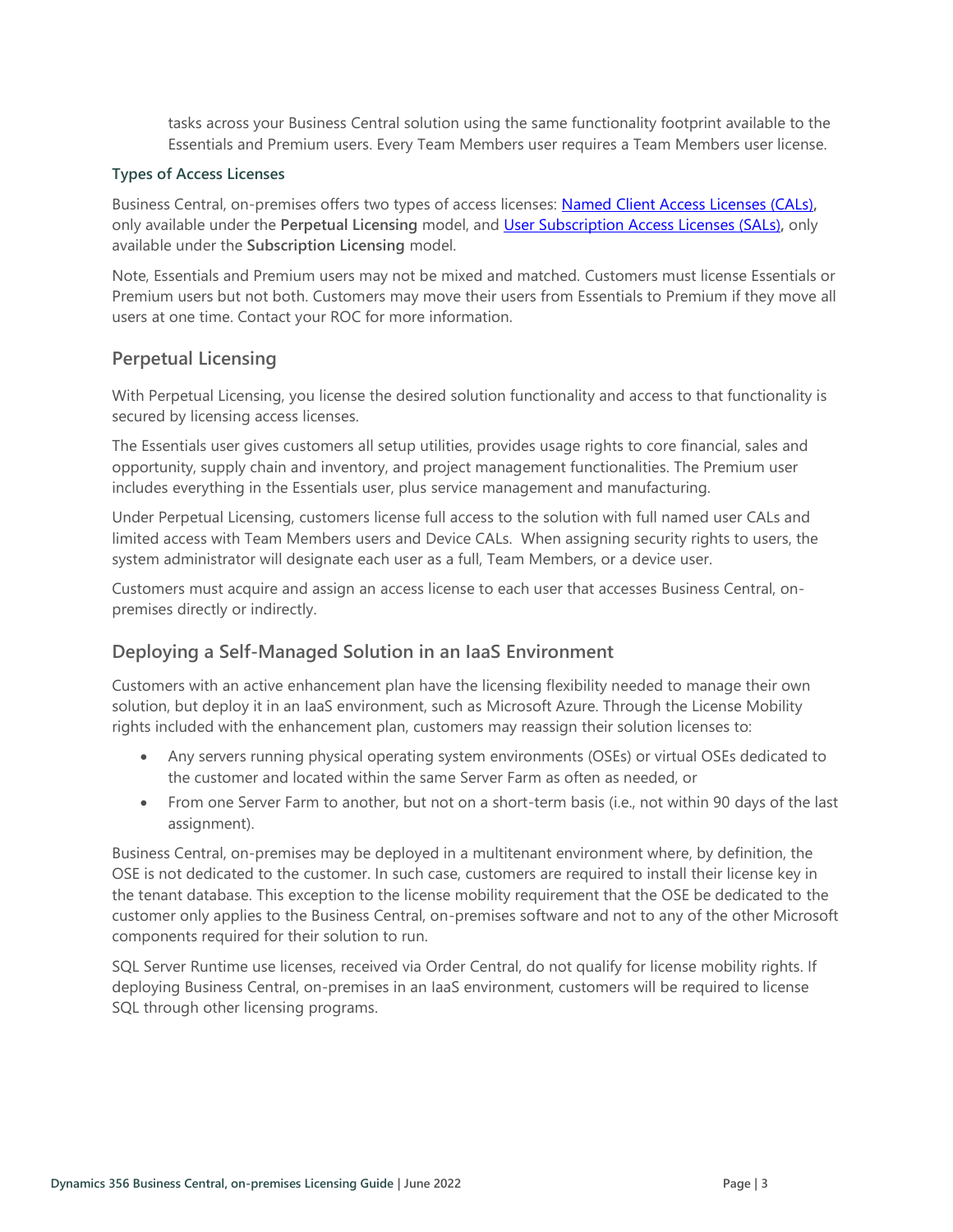"Server Farm" means a single data center or two data centers each physically located:

- In a time zone that is within four hours of the local time zone of the other (Coordinated Universal Time (UTC) and not DST), and/or
- Within the European Union (EU) and/or European Free Trade Association (EFTA).

### <span id="page-6-0"></span>**Subscription Licensing**

With Subscription Licensing, customers subscribe to the rights to use Microsoft software and services instead of owning them. Subscription licensing are full month terms that may be cancelled at the end of the term without penalties.

To choose the appropriate SAL type, determine the functionality you require for the solution. If you require only the functionality included with the Essentials user, license the Essentials user SALs (or a combination of the Essentials User, Team Members user and/or device SALs). If you require the functionality of the Premium user, then license the Premium user SALs (or a combination of the Premium user SALs, Team Members user and/or device SALs).

# <span id="page-6-1"></span>**Assigned Application Licensing**

With Business Central, on-premises, you must license at least one of Essentials or Premium users. Additional access to the service functionality by other users is licensed with Team Members. Business Central functionality is delivered through the Essentials or Premium user.

### <span id="page-6-2"></span>**Business Central Essentials**

For more sophisticated processes, yet simple enough to be managed in one solution, **Essentials** provides:

(i) Financial management

- (iii) Supply chain and inventory management
- (ii) Sales and opportunity management
- (iv) Project management

#### **Essentials Functionality**

| <b>Financial Management</b>             |                                               |                                                    |  |  |  |
|-----------------------------------------|-----------------------------------------------|----------------------------------------------------|--|--|--|
| <b>Account Schedules</b>                | <b>Budgets</b>                                | <b>Fixed Assets</b>                                |  |  |  |
| Allocations                             | <b>Cash Flow Forecast</b>                     | <b>Multiple Currencies</b>                         |  |  |  |
| <b>Bank Account Management</b>          | <b>Check Writing</b>                          | Payment Handling                                   |  |  |  |
| <b>Bank Reconciliation</b>              | Consolidation                                 | <b>Responsibility Centers</b>                      |  |  |  |
| Basic General Ledger                    | Deferrals                                     | <b>Unlimited Dimensions</b>                        |  |  |  |
| <b>Basic XBRL</b>                       | Electronic Payment/Direct Debits <sup>1</sup> |                                                    |  |  |  |
|                                         | <b>Advanced Financial Management</b>          |                                                    |  |  |  |
| Cost Accounting                         | <b>Inter-company Postings</b>                 |                                                    |  |  |  |
|                                         | Artificial Intelligence <sup>2</sup>          |                                                    |  |  |  |
| Cash Flow Forecast                      | <b>Inventory Forecast</b>                     | Sales Forecast                                     |  |  |  |
| Image Recognition                       | Late Payment Prediction                       |                                                    |  |  |  |
| <b>Customer Relationship Management</b> |                                               |                                                    |  |  |  |
| <b>Business Inbox for Outlook</b>       | <b>Contact Management</b>                     | <b>Opportunity Management</b>                      |  |  |  |
| Campaign Management                     | Dynamics 365 Sales Integration <sup>3</sup>   | Relationship Management                            |  |  |  |
| Campaign Pricing                        | Email Logging                                 | <b>Task Management</b>                             |  |  |  |
| <b>Contact Classification</b>           | Interaction / Document Management             |                                                    |  |  |  |
| E-Services                              |                                               |                                                    |  |  |  |
| Document Exchange Service               | Online Map                                    | Tax. Reg. No. Validation Service (EU) <sup>1</sup> |  |  |  |
| Document Management, Document Capture   | PayPal                                        |                                                    |  |  |  |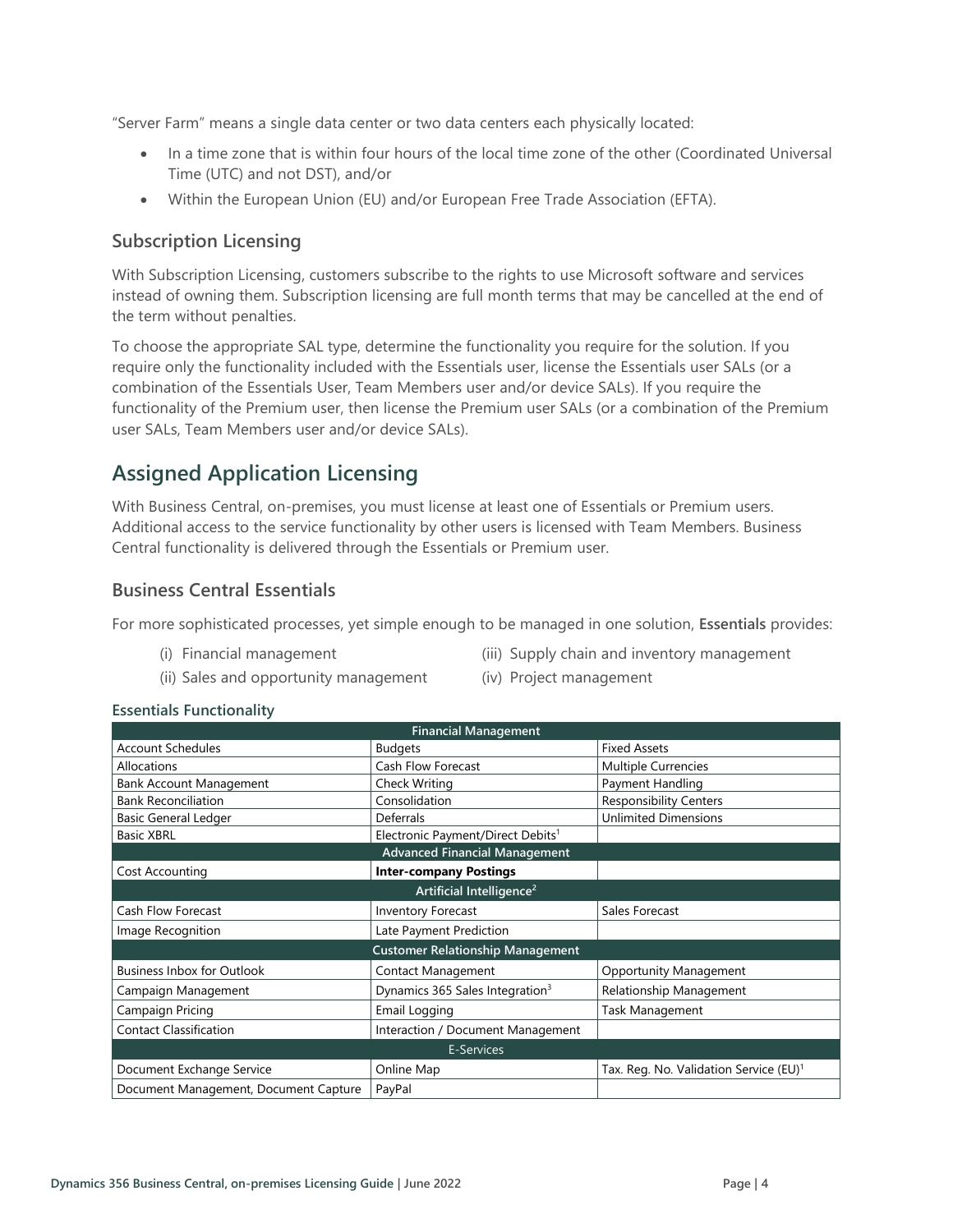| Human Resources Management    |                                           |                                   |  |  |  |  |
|-------------------------------|-------------------------------------------|-----------------------------------|--|--|--|--|
| <b>Basic Human Resources</b>  |                                           |                                   |  |  |  |  |
|                               | <b>Project Management</b>                 |                                   |  |  |  |  |
| <b>Basic Resources</b>        | Job Quotes                                | Project Management Jobs           |  |  |  |  |
| Capacity Management           | <b>Multiple Costs</b>                     | <b>Time Sheet</b>                 |  |  |  |  |
|                               | Supply Chain Management                   |                                   |  |  |  |  |
| Alternative Order Addresses   | Item Charges                              | Sales Invoice Discounts           |  |  |  |  |
| Alternative Ship-To Addresses | Item Cross References                     | Sales Invoicing                   |  |  |  |  |
| <b>Alternative Vendors</b>    | Item Substitutions                        | Sales Line Discounting            |  |  |  |  |
| Assembly Management           | Item Tracking                             | Sales Line Pricing                |  |  |  |  |
| <b>Basic Inventory</b>        | <b>Location Transfers</b>                 | Sales Order Management            |  |  |  |  |
| <b>Basic Payables</b>         | Multiple Locations                        | Sales Return Order Management     |  |  |  |  |
| <b>Basic Receivables</b>      | <b>Order Promising</b>                    | Sales Tax/VAT <sup>4</sup>        |  |  |  |  |
| Calendars                     | Purchase Invoicing                        | <b>Shipping Agents</b>            |  |  |  |  |
| <b>Cycle Counting</b>         | <b>Purchase Line Discounting</b>          | <b>Standard Cost Worksheet</b>    |  |  |  |  |
| Drop Shipments                | <b>Purchase Line Pricing</b>              | Stock keeping Units               |  |  |  |  |
| Item Attributes               | Purchase Order Management                 | Vendor Catalogue Items            |  |  |  |  |
| Item Budgets                  | Purchase Return Order Management          |                                   |  |  |  |  |
| Item Categories               | <b>Requisition Management</b>             |                                   |  |  |  |  |
|                               | <b>Warehouse Management and Inventory</b> |                                   |  |  |  |  |
| Automated Data Capture System | Pick                                      | Warehouse Shipment                |  |  |  |  |
| Bin Set-Up                    | Warehouse Management Systems              |                                   |  |  |  |  |
| Internal Picks and Put Aways  | Warehouse Receipt                         |                                   |  |  |  |  |
|                               | Other                                     |                                   |  |  |  |  |
| Analysis Reports              | Job Queue                                 | User Management                   |  |  |  |  |
| Change Log                    | <b>Notifications</b>                      | User Tasks                        |  |  |  |  |
| <b>Embedded Power BI</b>      | Reason Codes                              | Word reporting/Document reporting |  |  |  |  |
| <b>Extended Text</b>          | <b>Retention Policies</b>                 | Workflow                          |  |  |  |  |
| Intractat <sup>1</sup>        | <b>Unlimited Companies</b>                |                                   |  |  |  |  |

<sup>1</sup>For feature availability in your region, consult [https://docs.microsoft.com/en-us/dynamics365/business-central/about-localization](https://nam06.safelinks.protection.outlook.com/?url=https%3A%2F%2Fdocs.microsoft.com%2Fen-us%2Fdynamics365%2Fbusiness-central%2Fabout-localization&data=02%7C01%7Cv-decaro%40microsoft.com%7Cd2aa8d6cb0e34d67535808d78553b2bd%7C72f988bf86f141af91ab2d7cd011db47%7C1%7C0%7C637124466836550525&sdata=Tm0JOsRi7vEuRnTf7u89WTXntgayOX7Iagr7mtzBHnA%3D&reserved=0) <sup>2</sup>Requires Intelligent Edge or Azure Machine Learning subscription. Image Recognition is available in US, CA, UK.

<sup>3</sup>Requires Dynamics 365 Sales license

<span id="page-7-0"></span><sup>4</sup>Support for Sales Tax or VAT depending on country deployment

### **Business Central Premium**

**Premium** includes the Essentials license capabilities and adds key functionality for manufacturing and service order management:

- (i) Service management
- (ii) Manufacturing

#### **Premium Functionality**

| <b>Service Order Management</b> |                                     |                                 |  |  |  |
|---------------------------------|-------------------------------------|---------------------------------|--|--|--|
| Planning and Dispatching        | Service Item Management             | Service Price Management        |  |  |  |
| Service Contract Management     | Service Order Management            |                                 |  |  |  |
|                                 | Manufacturing                       |                                 |  |  |  |
| Agile Manufacturing             | Finite Loading                      | Sales and Inventory Forecasting |  |  |  |
| <b>Basic Capacity Planning</b>  | <b>Machine Centers</b>              | Version Management              |  |  |  |
| <b>Basic Supply Planning</b>    | <b>Production Bill of Materials</b> |                                 |  |  |  |
| Demand Forecasting              | <b>Production Orders</b>            |                                 |  |  |  |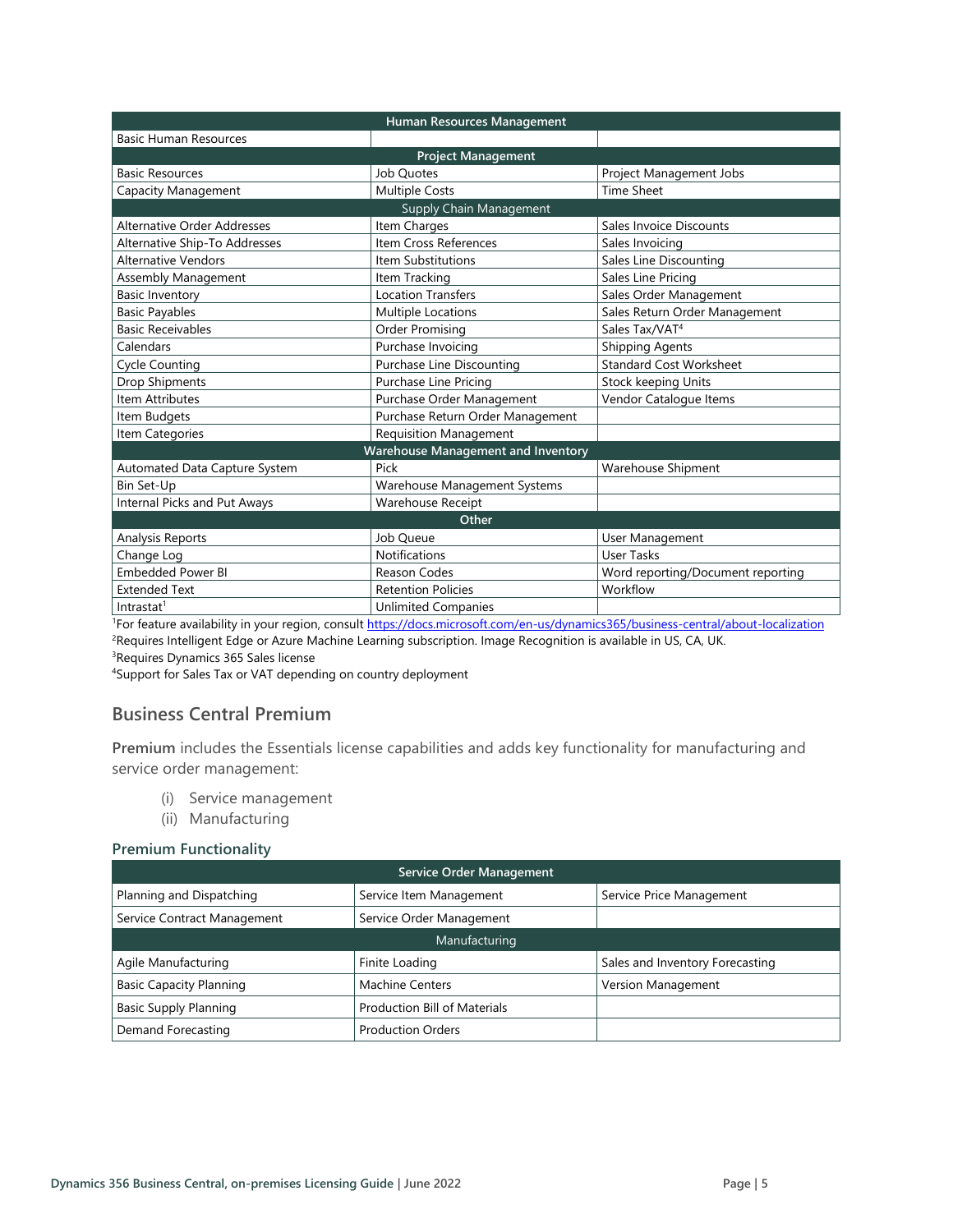# <span id="page-8-0"></span>**Assigned Additional User Licensing**

### <span id="page-8-1"></span>**Device License**

The **Business Central Device** license is a limited license with a subset of Business Central capabilities. This device allows multiple users to use a licensed device to operate a point-of-sale device, shop floor device, or warehouse device. A single device can provide any of the following functionality in any combination. Device CALs do not include all the capabilities of the full user.

| <b>Device SL</b>           | <b>Business Central Device Functionality</b>                                                                                                                                                                                                                                                                                                                                                                                                                                                                                                                                                                                                                                                                                                                                                                   |
|----------------------------|----------------------------------------------------------------------------------------------------------------------------------------------------------------------------------------------------------------------------------------------------------------------------------------------------------------------------------------------------------------------------------------------------------------------------------------------------------------------------------------------------------------------------------------------------------------------------------------------------------------------------------------------------------------------------------------------------------------------------------------------------------------------------------------------------------------|
| Point of<br>Sale           | One device located in the Commerce location, used by any individual, for completing customer facing<br>sales of goods or services transactions                                                                                                                                                                                                                                                                                                                                                                                                                                                                                                                                                                                                                                                                 |
| <b>Store</b><br>Manager    | One device located in the Commerce location, used by any individual, dedicated to performing the<br>following tasks solely for that Commerce location. Commerce location or Store means a physical<br>location (static or itinerant) operated by you when closing goods or services transactions with<br>customers:<br>Managing and replenishing inventory<br>$\bullet$<br>Balancing cash registers and processing daily receipts<br>Configuring and maintaining menu options displayed by the ISV Devices<br>Purchasing supplies and services required to run the Commerce Location operations<br>Managing Commerce Location staff<br>$\bullet$<br>• Processing reports required to analyze and manage Commerce Location results<br>Managing master data related to Commerce Location operations<br>$\bullet$ |
| <b>Shop Floor</b>          | One device used for manufacturing shop-floor functions. Shop Floor Functions:<br>• Clock-in and clock-out<br>Starting and finishing production jobs (including project activities carried out on the shop floor)<br>Reporting progress<br>$\bullet$<br>• Materials consumption and completion<br>• Viewing documents and instructions related to production jobs<br>• Viewing worker holiday balances                                                                                                                                                                                                                                                                                                                                                                                                          |
| Warehouse<br><b>Device</b> | One device used for Warehousing functions:<br>• Receiving<br>Putting-away<br>Doing internal stock transfers<br>• Picking, packing<br>• Capturing product attributes<br>Shipping goods plus performing inventory count checks in the context of a warehouse<br>management system<br>Posting output and materials consumption against production orders when captured as transfers<br>$\bullet$<br>of raw materials and finished goods between a warehouse and a production line (all other types of<br>transactions are excluded)                                                                                                                                                                                                                                                                               |

### <span id="page-8-2"></span>**Team Members License**

The Team Members license is a license designed for users who are not tied to a particular function, but who require basic Business Central, on-premises functionality.

**Team Members** get restricted access to the ERP Solution to complete only the following tasks:

- 'Read' access to any data contained in the ERP solution; and
- 'Write' access to a maximum of 3 table objects Note, tables described in  $\Delta$ ppendix  $\Delta$  do not count towards the 3 table objects.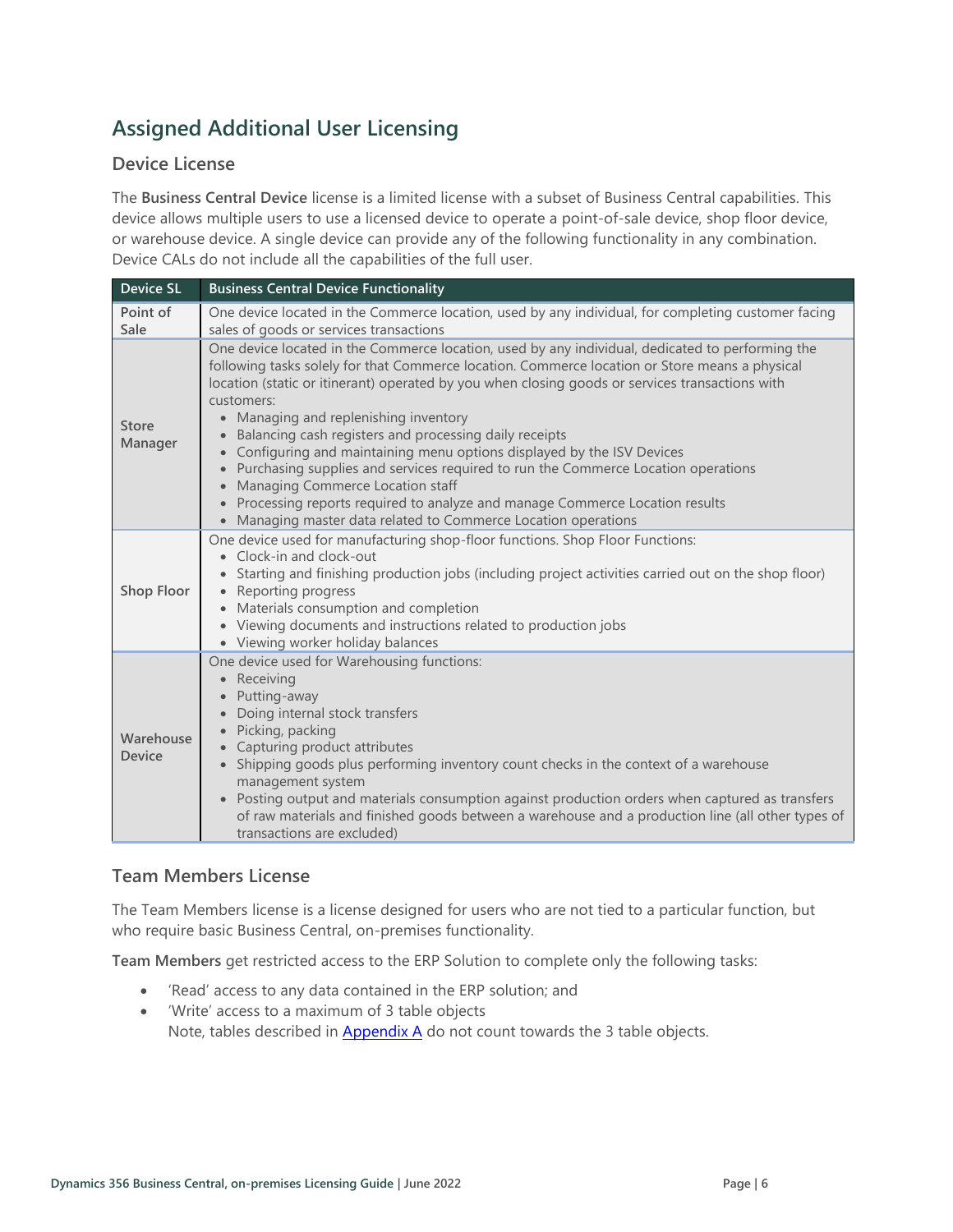Team Members users are not authorized to 'write' directly or indirectly to the following tables:

| l Table Number | Table Name          | Table Number | Table Name     |
|----------------|---------------------|--------------|----------------|
|                | General Ledge Entry | 2000000005   | Permission     |
| 2000000004     | Permission Set      | 2000000053   | Access Control |

Writing the transactions of a Team Members user to a temporary table then having a full user (or a system process) post those transactions to table 17 is an example of indirect write access to table 17, which is not permitted.

Transactions created by a Team Members user are not considered indirect write access if:

- The transaction is needed by a full user as in an input to perform their job function, and
- Transactions are processed individually (not in a batch).

The Team Members user included tables should allow you to perform the following tasks:

#### **Sales**

- (i) Create a customer with relevant contact details, based on a template or from scratch
- (ii) Create an opportunity for an existing campaign, and relate it to sales quotes or orders

| <b>Topic</b>  | Task                                                                              |
|---------------|-----------------------------------------------------------------------------------|
| Quotes        | Create a sales quote for an existing or a new customer                            |
|               | Send a sales quote by email, send it for approval, or convert it to a sales order |
| <b>Orders</b> | Create a sales order for an existing or a new customer                            |
|               | Send a sales order for approval                                                   |

#### **Purchase**

- (i) Create a vendor with relevant contact details, based on a template or from scratch
- (ii) Create a purchase order for an existing or a new vendor
- (iii) Send a purchase order for approval

#### **Other Tasks**

- (i) Fill in an existing timesheet
- (ii) Perform document capture expense reporting by scanning an invoice to create an incoming document

#### **Role Centers**

(i) Use the charts on two role centers: order processor (for sales scenarios) and purchasing agent (for purchase scenarios)

However, if your specific deployment requires more than 3 tables not part of the included range to fulfill these tasks, a full user will be required. Any access beyond these limitations requires full user access.

When assigning security rights to users, the system administrator will designate them as full users, Team Members, or device users.

# <span id="page-9-0"></span>**Additional User Licenses**

Business Central licensed tenants include:

- 1 license for an External Accountant user
- 1 license for a System Administrator user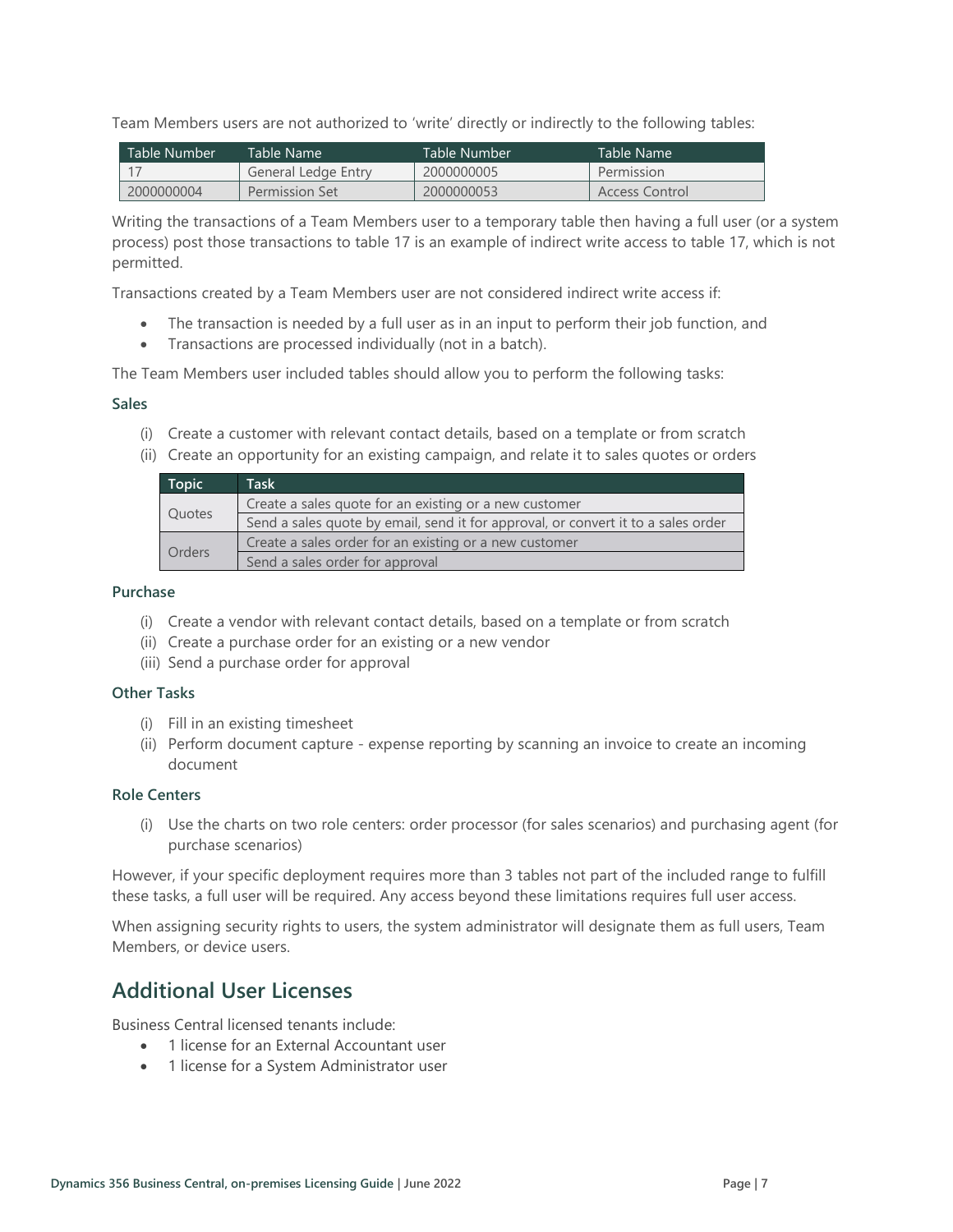External Accountant licenses are for the sole purpose of providing supplemental professional accounting or bookkeeping services related to the auditing process. System Administrator license is for an employee of your Microsoft Dynamics partner to manage your application and provide support.

Note: Licenses for additional software required to run the solution, such as Microsoft Windows Server, Microsoft SQL Server, and Microsoft SharePoint Server, are not included with the Essentials, the Premium, or the Team Members licenses. You need to license any additional software according to their applicable license terms. See [Licenses](https://www.microsoft.com/Licensing/how-to-buy/how-to-buy.aspx) for Additional Software for more information.

# <span id="page-10-0"></span>**Configuration Components**

Configuration components are included for both Essentials and Premium users. Note, Premium licenses include an extra Codeunits (10). If customers require additional configuration components, they may purchase as needed.

Essentials and Premium licenses include:

| <b>Configuration and Development</b>               |               |                |  |  |
|----------------------------------------------------|---------------|----------------|--|--|
| Codeunits (10)                                     | Reports (100) | Tables (10)    |  |  |
| Pages (100)                                        | Queries (100) | XML Port (100) |  |  |
| Codeunits Pre-assigned range 50.000-50.099 (100) * |               |                |  |  |
| *Not included for subscription customers           |               |                |  |  |

\*Not included for subscription customers.

Premium licenses also include additional Codeunits (10).

**Configuration and Development** Codeunits (10)

# <span id="page-10-1"></span>**Additional Licensing Requirements**

### <span id="page-10-2"></span>**Minimum License Purchase Requirements**

There are no minimum license purchase requirements. Note, customers may not mix and match Essentials and Premium users. Customers must license either Essentials or Premium users, not both.

### <span id="page-10-3"></span>**Licensing Requirement for External Users**

Your customers are external users. Essentials and Premium licenses include the rights for an unlimited number of external users to access the ERP solution without the need for individual Access Licenses as long as the following two restrictions are met:

- External users cannot use any clients provided by the Business Central, on-premises, such as the Business Central, on-premises Windows client, the Business Central, on-premises Web client, the Business Central, on-premises for Windows, the Business Central, on-premises for iPad or iPhone app, or the Business Central, on-premises for Android Tablet or Phone app.
- External user access does not extend to the customer or the customer's affiliate's contractors, vendors, or agents providing business processes on the customer's behalf or using Dynamics 365 to manage any portions of their business. In this sense, the customer may not use Dynamics 365 to provide business process outsourcing services to its clients.

Your system administrator designates external users in the user table by assigning such users an external user designation.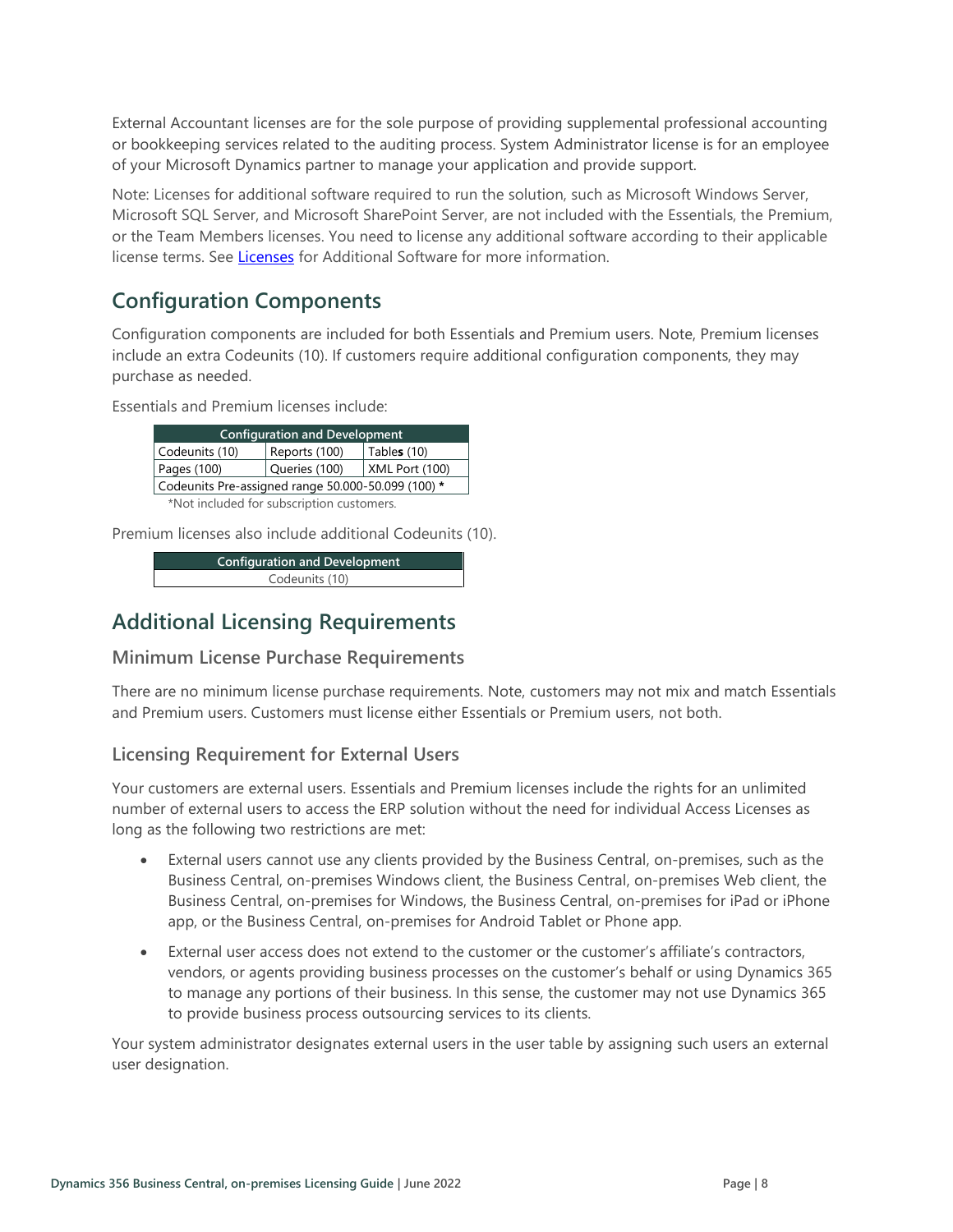

### <span id="page-11-0"></span>**Multiplexing**

Multiplexing refers to the use of hardware or software that a customer uses to pool connections, reroute information, or reduce the number of devices or users that directly access or use Business Central, onpremises Server. Multiplexing does NOT reduce the number of licenses of any type required to access the Business Central, on-premises Server. Any user or device that accesses Business Central, on-premises Server—whether directly or indirectly—must be properly licensed.

Business Central, on-premises licenses are required for users or devices that directly input, query, or view data from the Business Central, on-premises Server. Similarity, Business Central, on-premises licenses are required for users or devices that input data into, query, or view data from Business Central, on-premises Server through a pooling device. Pooled connections use a non-interactive user account in Business Central, on-premises that can access the system but only via the web service layer. Internal users and devices accessing Business Central, on-premises data indirectly through a portal or via an API to a separate software such Microsoft Outlook must also be properly licensed, regardless of if they are set up as a Business Central, on-premises user in the server software. For example:

- Internal users and devices access Business Central, on-premises data indirectly through a thirdparty application must still be properly licensed for Business Central, on-premises
- Users or devices that access the software files, data, or content provided by the product that is made available through an automated process require Business Central, on-premises licenses
- The number of tiers of hardware or software between the Business Central, on-premises Server and the users or devices that ultimately use data, software, or functionality does not affect the number of licenses required.

For additional information about multiplexing refer to the Microsoft Volume Licensing **Brief** Multiplexing-CAL Requirements. Note, multiplexing does not reduce the number of user licenses required.



### <span id="page-11-1"></span>**Dual Use Rights**

One of the advantages of Dynamics 365 is dual use rights. This allows customers the option to deploy the server software either in Microsoft's cloud or in a private on-premises or partner-hosted cloud. In some cases, customers may want to deploy both types of instances simultaneously. This might be done to help with migrating a Dynamics 365 on-premises deployment to Dynamics 365, running private Dev/Test deployments in Microsoft Azure.

Dual Use Rights convey Dynamics 365 Business Central, on-premises server license access rights to Dynamics 365 SLs (cloud). Dynamics 365 Business Central CALs (on-premises) have no reciprocal rights to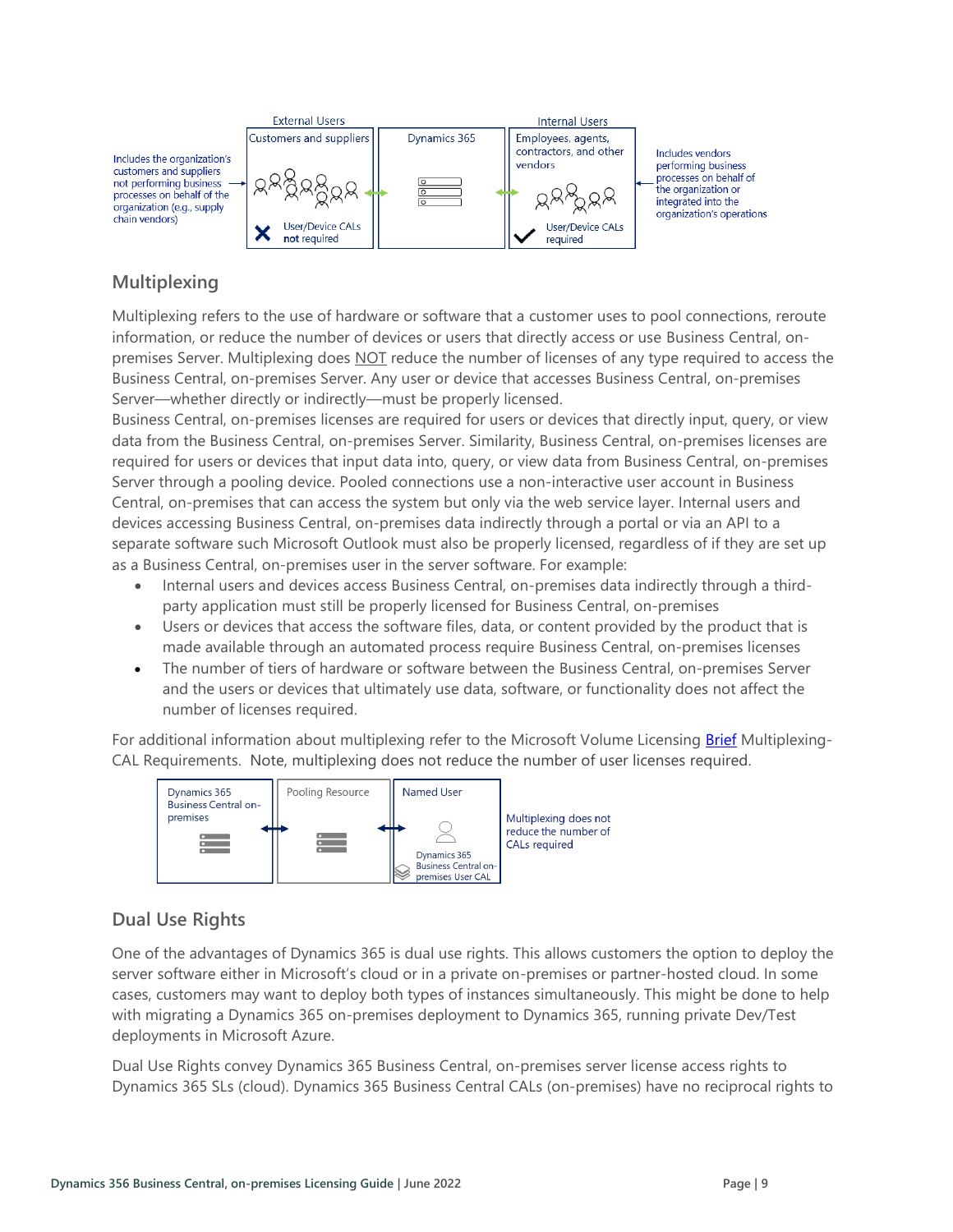access functionality provided exclusively to Dynamics 365 SLs, nor do Dual Use Rights imply equivalent capabilities between Dynamics CALs and Dynamics 365 SLs.

Users or devices licensed with Dynamics 365 User Subscription Licenses (User SLs) have use rights equivalent to a CAL for the purpose of accessing on-premises functionality. The Dynamics 365 Business Central, on-premises server license is included with the SLs. Licenses for all supporting servers (e.g., Windows Server and CAL(s)) must be obtained separately.

| Dynamics 365 Business Central online SKUs  | Dynamics 365 Business Central, on-premises SKUs |
|--------------------------------------------|-------------------------------------------------|
| Dynamics 365 Business Central Essentials   | Dynamics 365 Business Central Essentials        |
| Dynamics 365 Business Central Premium      | Dynamics 365 Business Central Premium           |
| Dynamics 365 Business Central Team Members | Dynamics 365 Business Central Team Members      |
| Dynamics 365 Business Central Device       | Dynamics 365 Business Central Device            |

Dual Use Rights provide access to the most current version of Dynamics 365 Business Central onpremises. However, customers may use downgrade rights according to Business Central downgrade policy to deploy a qualifying server license.

Dual Use Rights included with Dynamics 365 SLs are non-perpetual and will expire when the cloud subscription expires.

# <span id="page-12-0"></span>**Customizing the Business Central, on-premises Solution**

Customizing Business Central on-premises is done using the free tool Visual Studio Code together with the free AL extension. Your partner may license application objects as needed to modify the solution to your specific requirements.

# <span id="page-12-1"></span>**Other Product Licenses**

### <span id="page-12-2"></span>**Microsoft Power BI in Dynamics 365**

Business Central, on-premises users are not provided with any standalone or general-purpose Power BI license or use rights. Customers who require Power BI Pro will need to license and pay for it separately.

Business Central, on-premises include an option to embed Power BI content as a product feature but require users to subscribe to Power BI (free user or Power BI Pro depending on content) separately to configure access to this content. More details are available in [this article.](https://technet.microsoft.com/library/dn708055.aspx)

### <span id="page-12-3"></span>**Licenses for Additional Software**

Licenses for other products required for the solution must be acquired separately in accordance with the applicable licensing requirements for these products.

Business Central, on-premises relies upon SQL Server as an enabling technology. Organizations must be properly licensed by purchasing the SQL Server and SQL CALs separately from the Business Central, onpremises license, to access the Business Central solution. SQL Server and SQL CALs have their own license terms and conditions.

Licenses for additional software that may be required for the solution—such as Microsoft Windows Server and Microsoft SharePoint Server—and their corresponding Access Licenses are not included with the Business Central, on-premises license. You must acquire any necessary licenses for these additional products under the licensing model for the particular product (which may be different than the model used for Business Central, on-premises). To learn more or acquire licenses for additional software, find and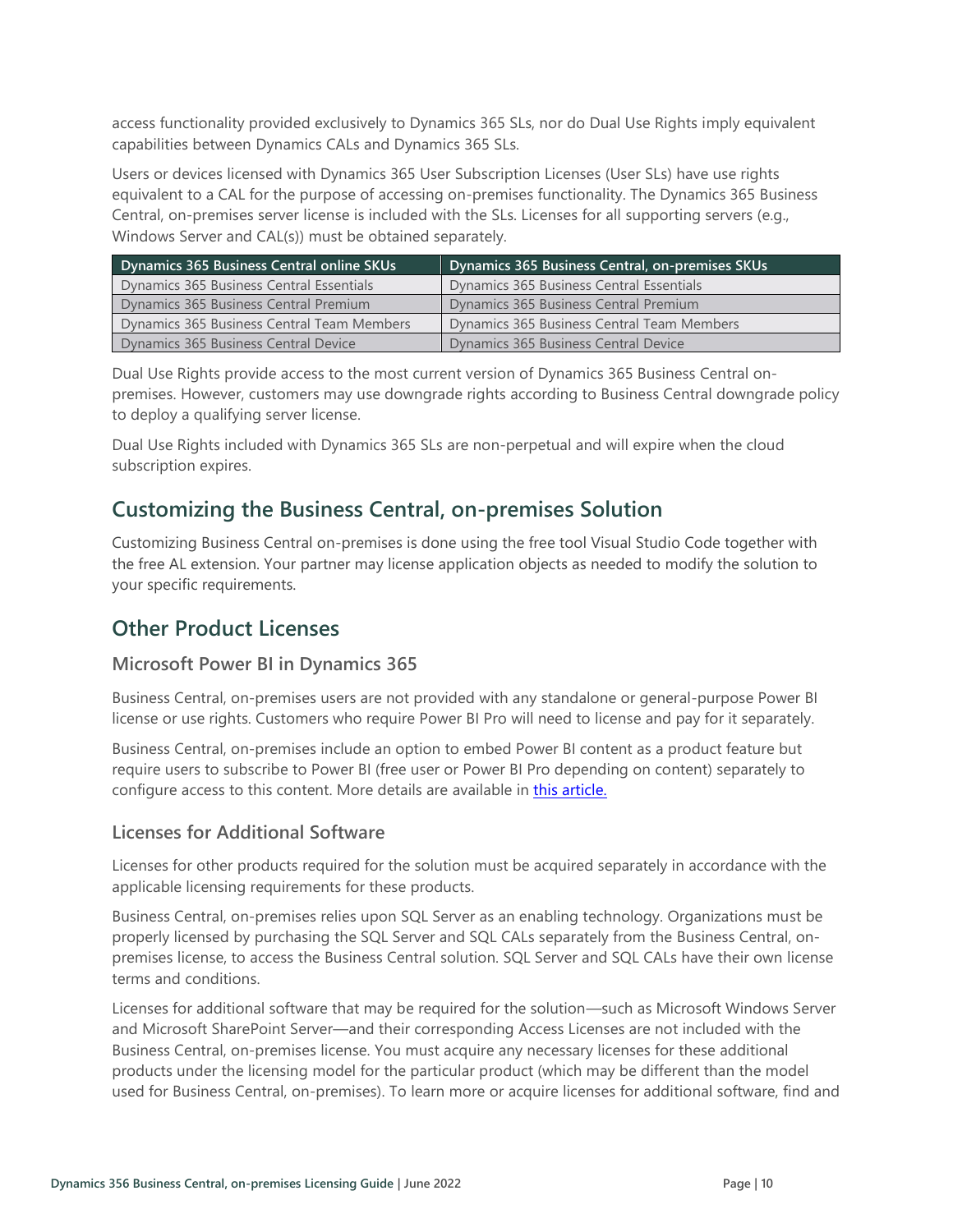contact a Microsoft Volume Licensing partner via: [https://www.microsoft.com/Licensing/how-to-buy/how](https://www.microsoft.com/Licensing/how-to-buy/how-to-buy.aspx)[to-buy.aspx.](https://www.microsoft.com/Licensing/how-to-buy/how-to-buy.aspx) 

For more information about licensing Windows Server and SQL Server, refer to [https://www.microsoft.com/cloud-platform/default.aspx.](https://www.microsoft.com/cloud-platform/default.aspx)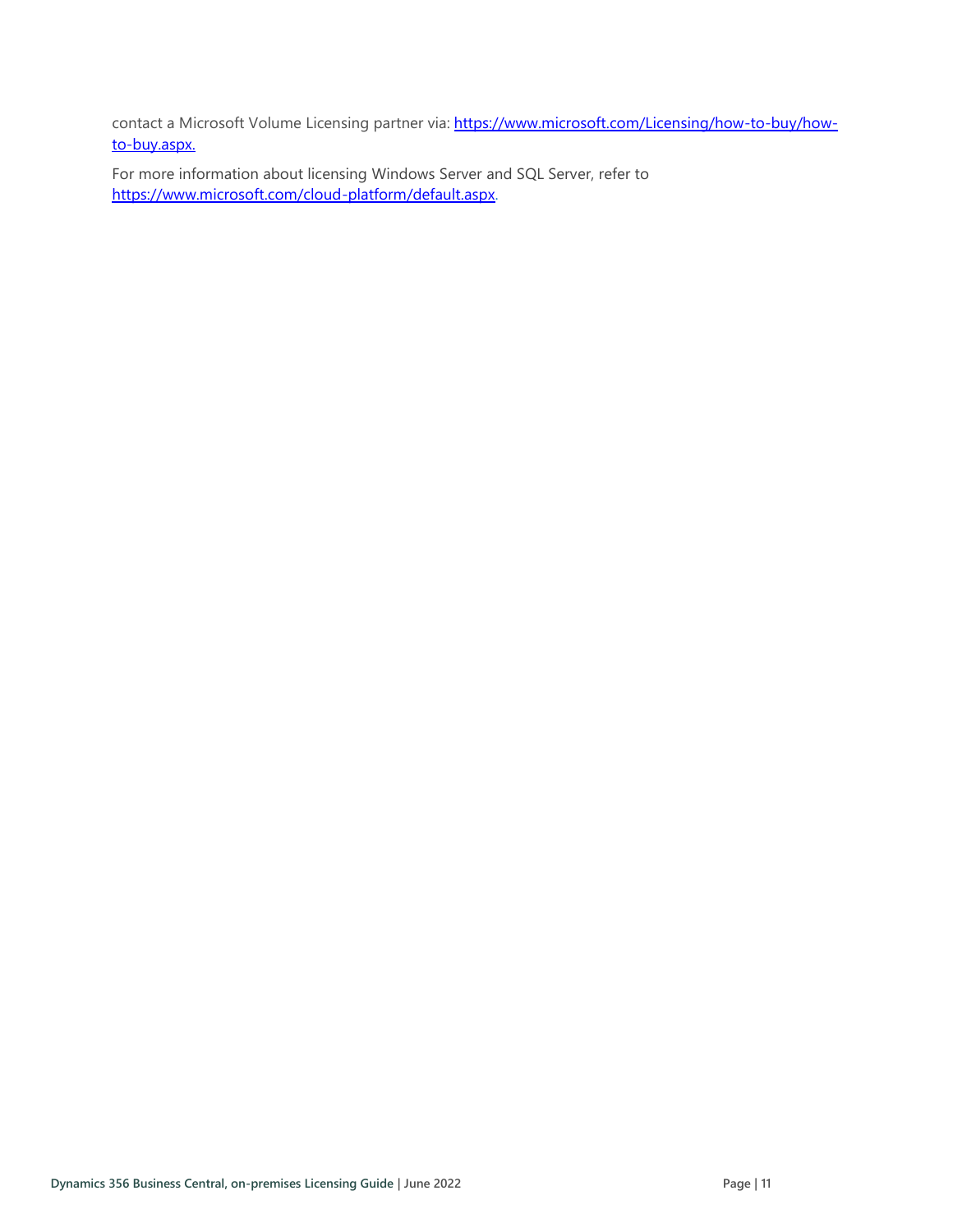# <span id="page-14-0"></span>**Appendix A: Team Members Included Tables**

The following tables do not count towards the maximum of three permitted for Team Members in Business Central, on-premises.

| Table # | <b>Table Name</b>                     | Date Added | Table # | Table Name                           | Date Added |
|---------|---------------------------------------|------------|---------|--------------------------------------|------------|
| 18      | Customer                              | Oct 2018   | 455     | Approval Comment Line                | Oct 2018   |
| 19      | Cust. Invoice Disc.                   | Oct 2018   | 472     | Job Queue Entry                      | Oct 2018   |
| 23      | Vendor                                | Oct 2018   | 474     | Job Queue Entry                      | Oct 2018   |
| 24      | Vendor Invoice Disc.                  | Oct 2018   | 480     | Dimension Set Entry                  | Oct 2018   |
| 36      | Sales Header                          | Oct 2018   | 481     | Dimension Set Tree Node              | Oct 2018   |
| 37      | Sales Line                            | Oct 2018   | 487     | <b>Business Chart User Setup</b>     | Oct 2018   |
| 38      | Purchase Header                       | Oct 2018   | 701     | Error Message Register               | Oct 2020   |
| 39      | Purchase Line                         | Oct 2018   | 725     | <b>Custom Address Format</b>         | Oct 2018   |
| 43      | Purch. Comment Line                   | Oct 2018   | 726     | <b>Custom Address Format Line</b>    | Oct 2018   |
| 44      | Sales Comment Line                    | Oct 2018   | 728     | Copy Item Parameters                 | Oct 2020   |
| 51      | <b>User Time Register</b>             | Oct 2018   | 729     | Copy Item Buffer                     | Oct 2020   |
| 52      | <b>Batch Processing Parameter</b>     | Oct 2018   | 730     | <b>Standard Address</b>              | Oct 2018   |
| 53      | <b>Batch Processing Parameter Map</b> | Aug 2019   | 749     | Date Lookup Buffer                   | Oct 2018   |
| 63      | Account Use Buffer                    | Oct 2018   | 760     | Trailing Sales Orders Setup          | Oct 2018   |
| 83      | Item Journal Line                     | Aug 2019   | 762     | <b>Account Schedules Chart Setup</b> | Oct 2018   |
| 97      | Comment Line                          | Oct 2018   | 763     | Acc. Sched. Chart Setup Line         | Oct 2018   |
| 130     | Incoming Document                     | Oct 2018   | 770     | Analysis Report Chart Setup          | Oct 2018   |
| 133     | Incoming Document Attachment          | Oct 2018   | 771     | Analysis Report Chart Line           | Oct 2018   |
| 143     | <b>ECSL VAT Report Line Relation</b>  | Oct 2018   | 832     | <b>Workflows Entries Buffer</b>      | Oct 2018   |
| 156     | Resource                              | Aug 2019   | 852     | Cash Flow Azure AI Buffer            | Oct 2002   |
| 167     | Job                                   | Aug 2019   | 869     | Cash Flow Chart Setup                | Oct 2018   |
| 186     | Exch. Rate Adjmt. Ledg. Entry         | April 2022 | 880     | Excel Template Storage               | Oct 2018   |
| 204     | Unit of Measure                       | Aug 2019   | 897     | What's New Notified                  | Oct 2020   |
| 210     | Job Journal Line                      | Aug 2019   | 900     | Assembly Header                      | Oct 2018   |
| 222     | Ship-to Address                       | Oct 2018   | 901     | Assembly Line                        | Oct 2018   |
| 224     | Order Address                         | Oct 2018   | 904     | Assemble-to-Order Link               | Oct 2018   |
| 225     | Post Code                             | Oct 2018   | 906     | <b>Assembly Comment Line</b>         | Oct 2018   |
| 227     | VAT Registration Log Detail           | Mar 2022   | 920     | Res. Gr. Availability Buffer         | Oct 2020   |
| 237     | Job Journal Batch                     | Aug 2019   | 921     | Item Turnover Buffer                 | Oct 2020   |
| 249     | <b>VAT Registration Log</b>           | Oct 2018   | 922     | G/L Acc. Balance/Budget Buffer       | Oct 2020   |
| 308     | No. Series                            | Oct 2018   | 923     | <b>Customer Sales Buffer</b>         | Oct 2020   |
| 309     | No. Series Line                       | Oct 2018   | 924     | Vendor Purchase Buffer               | Oct 2020   |
| 326     | <b>Tax Setup</b>                      | Aug 2019   | 925     | Item Availability Buffer             | Oct 2020   |
| 336     | Tracking Specification                | Oct 2018   | 926     | G/L Acc. Balance Buffer              | Oct 2020   |
| 337     | <b>Reservation Entry</b>              | Oct 2018   | 927     | Receivables-Payables Buffer          | Oct 2020   |
| 348     | Dimension                             | Oct 2018   | 928     | Res. Availability Buffer             | Oct 2020   |
| 349     | Dimension Value                       | Aug 2019   | 929     | Bank Account Balance Buffer          | Oct 2020   |
| 355     | Dimension Ledger Entry                | Oct 2018   | 930     | Cash Flow Availability Buffer        | Oct 2020   |
| 356     | Journal Line Dimension                | Oct 2018   | 931     | Service Item Trend Buffer            | Oct 2020   |
| 357     | Document Dimension                    | Oct 2018   | 932     | <b>Contract Trend Buffer</b>         | Oct 2020   |
| 358     | <b>Production Document Dimension</b>  | Oct 2018   | 933     | Load Buffer                          | Oct 2020   |
| 359     | Posted Document Dimension             | Oct 2018   | 950     | Time Sheet Header                    | Oct 2018   |
| 361     | G/L Budget Dimension                  | Oct 2018   | 951     | Time Sheet Line                      | Oct 2018   |
| 370     | Excel Buffer                          | Aug 2019   | 952     | Time Sheet Detail                    | Oct 2018   |
| 389     | Service Contract Dimension            | Oct 2018   | 953     | Time Sheet Comment Line              | Oct 2018   |
| 402     | Change Log Setup                      | Aug 2019   | 954     | Time Sheet Header Archive            | Oct 2018   |
| 403     | Change Log Setup (Table)              | Aug 2019   | 955     | Time Sheet Line Archive              | Oct 2018   |
| 404     | Change Log Setup (Field)              | Aug 2019   | 956     | Time Sheet Detail Archive            | Oct 2018   |
| 405     | Change Log Entry                      | Oct 2018   | 957     | Time Sheet Cmt. Line Archive         | Oct 2018   |
| 443     | IC Setup                              | April 2022 | 959     | Time Sheet Chart Setup               | Oct 2018   |
| 454     | Approval Entry                        | Oct 2018   | 1001    | Job Task                             | Aug 2019   |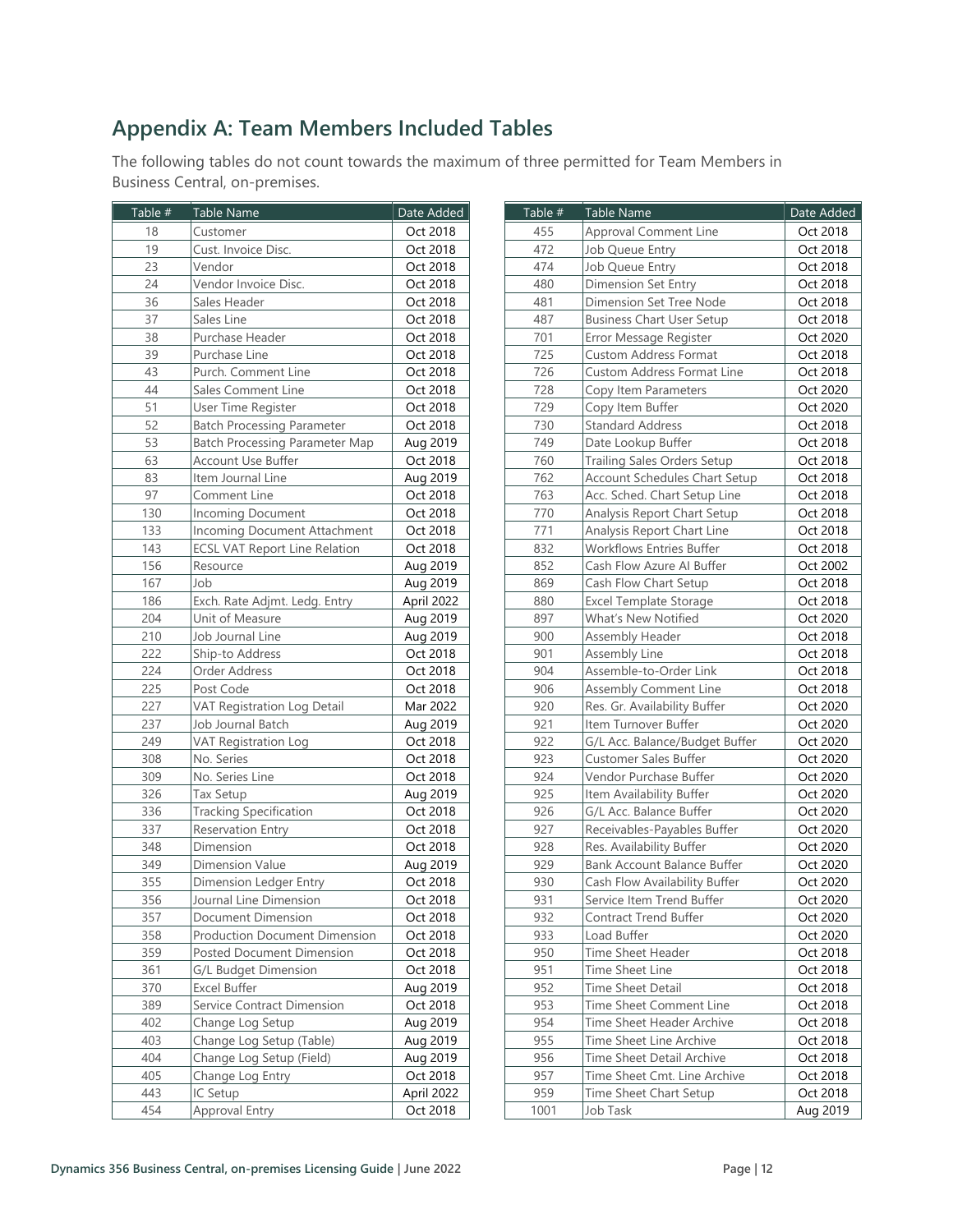| Table #<br>Table Name                        | Date Added |
|----------------------------------------------|------------|
| 1015<br>Job Entry No.                        | Aug 2019   |
| 1173<br>Document Attachment                  | Oct 2018   |
| 1236<br>JSON Buffer                          | Oct 2018   |
| <b>User Preference</b><br>1306               | Aug 2019   |
| 1311<br>Mini Last Used Chart                 | Oct 2018   |
| 1313<br><b>Activities Cue</b>                | Mar 2022   |
| 1314<br>User Tours                           | Oct 2018   |
| Purch. Price Line Disc. Buff.<br>1315        | Aug 2019   |
| 1319<br>Sales by Cust. Grp.Chart Setup       | Oct 2018   |
| <b>Role Center Notifications</b><br>1430     | Aug 2019   |
| Net Promoter Score Setup<br>1432             | Oct 2018   |
| 1433<br>Net Promoter Score                   | Aug 2019   |
| Ess. Business Headline Per Usr<br>1436       | May 2020   |
| 1440<br>Headline RC Business Manager         | Oct 2018   |
| 1441<br>Headline RC Order Processor          | Oct 2018   |
| 1442<br>Headline RC Accountant               | Oct 2018   |
| 1443<br>Headline RC Project Manager          | Oct 2018   |
| 1444<br>Headline RC Relationship Mgt         | Oct 2018   |
| 1445<br>Headline RC Administrator            | Oct 2018   |
| Headline RC Team Member<br>1446              | Oct 2018   |
| Headline RC Prod. Planner<br>1447            | Oct 2018   |
| Headline RC Service Dispatch<br>1448         | Oct 2018   |
| RC Headlines User Data<br>1458               | May 2020   |
| Product Video Buffer<br>1470                 | Oct 2018   |
| 1471<br>Product video Category               | Aug 2019   |
| 1504<br>Workflow Step Instance               | Oct 2018   |
| 1506<br><b>Workflow Table Relation Value</b> | Oct 2018   |
| 1511<br>Notification Entry                   | Oct 2018   |
| 1514<br>Sent Notification Entry              | Mar 2022   |
| 1518<br>My Notifications                     | Aug 2019   |
| 1519<br>Notification Context                 | Oct 2018   |
| Workflow Event Queue<br>1522                 | Oct 2018   |
| 1523<br>Workflow Step Argument               | Oct 2018   |
| Workflow Rule                                | Oct 2018   |
| 1524                                         |            |
| Workflow Step Instance Archive<br>1530       | Oct 2018   |
| 1531<br>Workflow Step Argument Archive       | Oct 2018   |
| 1542<br>Workflow Webhook Sub Buffer          | Oct 2018   |
| 1550<br>Restricted Record                    | Oct 2018   |
| 1612<br>Office Admin. Credentials            | Aug 2019   |
| 1660<br>Payroll Setup                        | Aug 2019   |
| 1661<br>Import G/L Transaction               | Aug 2019   |
| 1662<br>Payroll Import Buffer                | Aug 2019   |
| 1670<br>Option Lookup Buffer                 | Oct 2018   |
| Deferral Header<br>1701                      | Oct 2018   |
| 1702<br>Deferral Line                        | Oct 2018   |
| 1803<br>Assisted Setup                       | Aug 2019   |
| 1808<br>Aggregated Assisted Setup            | Oct 2018   |
| Calendar Event<br>2160                       | Oct 2018   |
| 2161<br>Calendar Event User Config.          | Aug 2019   |
| O365 C2Graph Event Settings<br>2162          | Aug 2019   |
| 2163<br>O365 Sales Event                     | Aug 2019   |
| 2190<br>O365 Sales Graph                     | Oct 2018   |
| 2650<br><b>Email Printer Settings</b>        | Oct 2020   |
| 3905<br>Retention Policy Log Entry           | Oct 2020   |
| 5050<br>Contact                              | Oct 2018   |
| 5051<br>Contact Alt. Address                 | Oct 2018   |
| 5052<br>Contact Alt. Addr. Date Range        | Oct 2018   |
| 5053<br><b>Business Relation</b>             | Oct 2018   |

| Table # | <b>Table Name</b>                  | Date Added |
|---------|------------------------------------|------------|
| 5054    | <b>Contact Business Relation</b>   | Oct 2018   |
| 5056    | <b>Contact Mailing Group</b>       | Oct 2018   |
| 5058    | Contact Industry Group             | Oct 2018   |
| 5061    | Rlshp. Mgt. Comment Line           | Oct 2018   |
| 5062    | Attachment                         | Oct 2018   |
| 5065    | Interaction Log Entry              | Oct 2018   |
| 5072    | Campaign Entry                     | Oct 2018   |
| 5075    | Logged Segment                     | Oct 2018   |
| 5078    | Segment History                    | Oct 2018   |
| 5080    | To-do                              | Oct 2018   |
| 5085    | Contact Duplicate                  | Feb 2020   |
| 5086    | Cont. Duplicate Search String      | Oct 2018   |
| 5092    | Opportunity                        | Oct 2018   |
| 5093    | Opportunity Entry                  | Oct 2018   |
| 5106    | Document Dimension Archive         | Oct 2018   |
| 5107    | Sales Header Archive               | Oct 2018   |
| 5108    | Sales Line Archive                 | Oct 2018   |
| 5109    | Purchase Header Archive            | Oct 2018   |
| 5110    | Purchase Line Archive              | Oct 2018   |
| 5113    | Contact Dupl. Details Buffer       | Oct 2018   |
| 5123    | Inter. Log Entry Comment Line      | Oct 2018   |
| 5125    | Purch. Comment Line Archive        | Oct 2018   |
| 5126    | Sales Comment Line Archive         | Oct 2018   |
| 5127    | Deferral Header Archive            | Oct 2018   |
| 5128    | Deferral Line Archive              | Oct 2018   |
| 5150    | Integration Page                   | Oct 2018   |
| 5151    | Integration Record                 | Oct 2018   |
| 5152    | <b>Integration Record Archive</b>  | Oct 2018   |
| 5199    | Attendee                           | Oct 2018   |
| 5200    | Employee                           | Oct 2018   |
| 5201    | <b>Alternative Address</b>         | Oct 2018   |
| 5203    | <b>Employee Qualifications</b>     | Oct 2018   |
| 5205    | <b>Employee Relative</b>           | Oct 2018   |
| 5207    | Employee Absence                   | Oct 2018   |
| 5214    | Misc. Article Information          | Oct 2018   |
| 5328    | <b>CRM Synch Status</b>            | Oct 2020   |
|         | Microsoft Dynamics 365             |            |
| 5330    | Connection Setup                   | Aug 2019   |
| 5373    | CRM Full Synch. Review Line        | Oct 2018   |
| 5374    | CRM Synch Conflict Buffer          | Oct 2018   |
| 5405    | Production Order                   | Aug 2019   |
| 5406    | Prod. Order Line                   | Aug 2019   |
| 5407    | Prod. Order Component              | Aug 2019   |
| 5468    | <b>Picture Entity</b>              | Oct 2018   |
| 5475    | Sales Invoice Entity Aggregate     | Oct 2018   |
| 5476    | Sales Invoice Line Aggregate       | Aug 2019   |
| 5477    | Purch. Inv. Entity Aggregate       | Aug 2019   |
| 5478    | Purch. Inv. Line Aggregate         | Aug 2019   |
| 5479    | Journal Lines Entity Setup         | Aug 2019   |
| 5480    | Tax Group Buffer                   | Aug 2019   |
| 5481    | <b>Account Entity Setup</b>        | Aug 2019   |
| 5487    | <b>Balance Sheet Buffer</b>        | Oct 2018   |
| 5481    | <b>Account Entity Setup</b>        | Aug 2019   |
| 5488    | <b>Trial Balance Entity Buffer</b> | Aug 2019   |
| 5489    | Dimension Set Entry Buffer         | Aug 2019   |
| 5495    | Sales Order Entity Buffer          | Oct 2018   |
| 5496    | Purchase Order Entity Buffer       | Mar 2022   |
| 5499    | Aged Report Entity                 | Oct 2018   |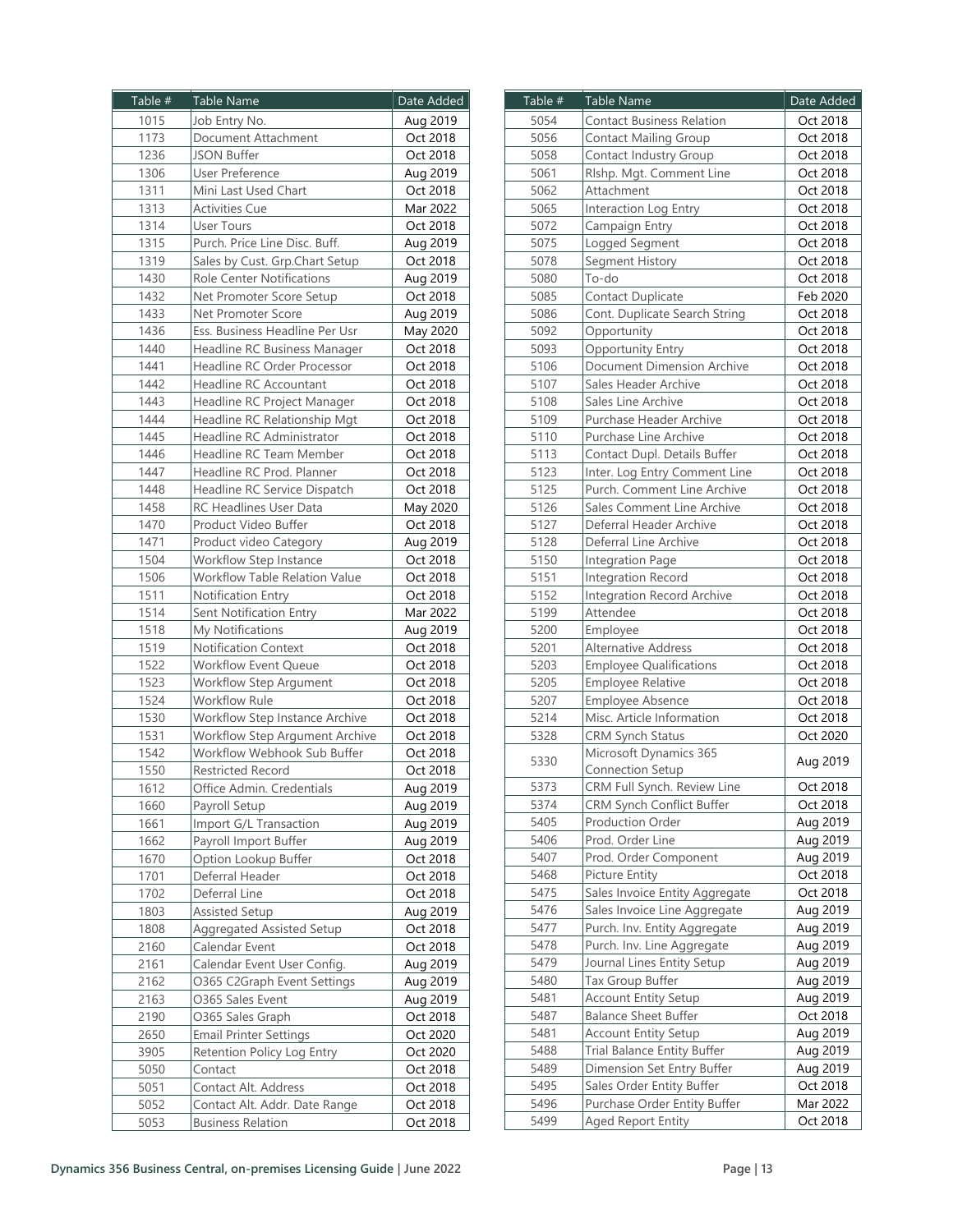| Table #      | <b>Table Name</b>                                       | Date Added |
|--------------|---------------------------------------------------------|------------|
| 5503         | Acc. Schedule Line Entity                               | Oct 2018   |
| 5400         | Unit Group                                              | June 2022  |
| 5504         | Tax Area Buffer                                         | Aug 2019   |
| 5505         | Sales Quote Entity Buffer                               | Aug 2019   |
| 5507         | Sales Cr. Memo Entity Buffer                            | Oct 2018   |
| 5509         | Attachment Entity Buffer                                | Oct 2018   |
| 5510         | Employee Time Reg Buffer                                | Oct 2020   |
| 5648         | FA Allocation Dimension                                 | Oct 2018   |
| 5720         | Manufacturer                                            | Aug 2019   |
| 5765         | Warehouse Request                                       | Oct 2018   |
| 5766         | Warehouse Activity Header                               | Oct 2018   |
| 5767         | Warehouse Activity Line                                 | Aug 2019   |
| 5770         | Warehouse Comment Line                                  | Aug 2019   |
| 5772         | Registered Whse. Activity Hdr.                          | Oct 2018   |
| 5773         | Registered Whse. Activity Line                          | Oct 2018   |
| 5806         | Contact Duplicate Search                                | Oct 2018   |
| 5809         | Item Charge Assignment (Sales)                          | Oct 2018   |
| 5814         | <b>Inventory Period</b>                                 | Oct 2018   |
| 6304         | Power BI User Configuration                             | Oct 2018   |
| 6306         | Power BI Report Labels                                  | Oct 2018   |
| 6307         | Power BI Report Uploads                                 | Oct 2018   |
| 6308         | Power BI Ongoing Deployments                            | Oct 2018   |
| 6309         | Power BI Service Status Setup                           | Oct 2018   |
| 6310         | Power BI Customer Reports                               | Oct 2018   |
| 6505         | Lot No. Information                                     | Aug 2019   |
| 6550         | Whse. Item Tracking Line                                | Oct 2018   |
| 7002         | <b>Sales Price</b>                                      | Oct 2018   |
| 7004         | Sales Line Discount                                     | Oct 2018   |
| 7007         | <b>Price Calculation Buffer</b>                         | Oct 2020   |
| 7012         | Purchase Price                                          | Oct 2018   |
| 7014         | Purchase Line Discount                                  | Oct 2018   |
|              |                                                         | Oct 2018   |
| 7135<br>7206 | Item Budget Dimension                                   |            |
|              | <b>CRM Company</b>                                      | April 2022 |
| 7207         | CRM BC Virtual Table Config.<br>Warehouse Journal Batch | April 2022 |
| 7310         |                                                         | Oct 2018   |
| 7311         | Warehouse Journal Line                                  | Oct 2018   |
| 7312         | Warehouse Entry                                         | Oct 2018   |
| 7313         | Warehouse Register                                      | Oct 2018   |
| 7318         | Posted Whse. Receipt Header                             | Oct 2018   |
| 7319         | Posted Whse. Receipt Line                               | Oct 2018   |
| 7320         | Warehouse Shipment Header                               | Oct 2018   |
| 7321         | Warehouse Shipment Line                                 | Oct 2018   |
| 7322         | Posted Whse. Shipment Header                            | Oct 2018   |
| 7323         | Posted Whse. Shipment Line                              | Oct 2018   |
| 7324         | Whse. Put-away Request                                  | Oct 2018   |
| 7325         | Whse. Pick Request                                      | Oct 2018   |
| 7326         | Whse. Worksheet Line                                    | Oct 2018   |
| 7331         | Whse. Internal Put-away Header                          | Oct 2018   |
| 7332         | Whse. Internal Put-away Line                            | Oct 2018   |
| 7351         | Lot Bin Buffer                                          | Oct 2020   |
| 7354         | Bin                                                     | Oct 2018   |
| 7800         | MS-Event Emitter Event Codes                            | Oct 2018   |
| 8400         | Record Set Definition                                   | Aug 2019   |
| 8401         | Record Set Tree                                         | Aug 2019   |
| 8450         | Field Buffer                                            | Oct 2018   |
| 8620         | Config. Tmpl. Selection Rules                           | Oct 2018   |
| 8888         | Email Outbox                                            | Oct 2020   |
| 8889         | Sent Email                                              | Oct 2020   |
|              |                                                         |            |

| 8890<br>Sent email for User<br>Oct 2020<br>8891<br>Email Outbox for User<br>Oct 2020<br>8900<br><b>Email Message</b><br>Oct 2020<br>8901<br>Email Error<br>Oct 2020<br>8903<br>Oct 2020<br><b>Email Recipient</b><br>Oct 2020<br>8904<br>Email Message Attachment<br>9001<br>User Group Member<br>Aug 2019<br>9002<br>User Group Access Control<br>Aug 2019<br>9003<br><b>User Group Permission Set</b><br>Aug 2019<br>9004<br>Subscription Plan<br>Aug 2019<br>9005<br>Aug 2019<br>User Plan<br>9006<br>Plan Permission Set<br>Aug 2019<br>9007<br>User Group Plan<br>Aug 2019<br>Aug 2019<br>9008<br>User Login<br>9009<br>Permission Set Buffer<br>Oct 2018<br>9050<br>Warehouse Basic Cue<br>Oct 2018<br>9051<br>Warehouse WMS Cue<br>Oct 2018<br>9052<br>Service Cue<br>Oct 2018<br>9053<br>Oct 2018<br>Sales Cue<br>9054<br>Oct 2018<br><b>Finance Cue</b><br>9055<br>Oct 2018<br>Purchase Cue<br>Oct 2018<br>9090<br>Autocomplete Address<br>9091<br>Postcode Service Config<br>Aug 2019<br>9144<br>Approvals Activities Cue<br>Oct 2020<br>9150<br>My Customer<br>Oct 2018<br>My Vendor<br>Oct 2018<br>9151<br>9152<br>Oct 2018<br>My Item<br>9153<br>My Account<br>Aug 2019<br>9176<br>Experience Tier Setup<br>Oct 2018<br>9177<br>Experience Tier Buffer<br>Oct 2018<br>Aug 2019<br>Application Area Setup<br>9178<br>9179<br><b>Application Area Buffer</b><br>Aug 2019<br>9180<br>Generic Chart Setup<br>Oct 2018<br>9222<br><b>Application User Settings</b><br>April 2022<br>9400<br>Media Repository<br>Aug 2019<br>Oct 2018<br>9500<br>Email Item<br>9501<br>Email Attachment<br>Oct 2018<br>9510<br>Oct 2018<br>Email Parameter<br>9852<br>Oct $2020$<br>Permission Buffer<br><b>SmartList Export Results</b><br>Oct 2020<br>9888<br><b>SmartList Import Results</b><br>Oct 2020<br>9889<br>9994<br>API Data Upgrade<br>April 2022<br><b>Planning Assignment</b><br>99000850<br>Oct 2018<br>99008535<br>TempBlob<br>Aug 2019<br>User Default Style Sheet<br>Oct 2018<br>2000000067<br>2000000068<br>Oct 2018<br>Record Link<br><b>User Personalization</b><br>2000000073<br>Oct 2018<br>2000000075<br>User Metadata<br>Oct 2018<br>Page Data Personalization<br>2000000080<br>Oct 2018<br>2000000111<br>Session Event<br>Oct 2018<br>2000000159<br>Data Sensitivity<br>Aug 2019<br>2000000175<br>Scheduled Task<br>Aug 2019<br>Tenant Media Thumbnails<br>2000000185<br>Aug 2019<br>2000000226<br>Query Navigation<br>Oct 2020 | Table # | Table Name | Date Added |
|--------------------------------------------------------------------------------------------------------------------------------------------------------------------------------------------------------------------------------------------------------------------------------------------------------------------------------------------------------------------------------------------------------------------------------------------------------------------------------------------------------------------------------------------------------------------------------------------------------------------------------------------------------------------------------------------------------------------------------------------------------------------------------------------------------------------------------------------------------------------------------------------------------------------------------------------------------------------------------------------------------------------------------------------------------------------------------------------------------------------------------------------------------------------------------------------------------------------------------------------------------------------------------------------------------------------------------------------------------------------------------------------------------------------------------------------------------------------------------------------------------------------------------------------------------------------------------------------------------------------------------------------------------------------------------------------------------------------------------------------------------------------------------------------------------------------------------------------------------------------------------------------------------------------------------------------------------------------------------------------------------------------------------------------------------------------------------------------------------------------------------------------------------------------------------------------------------------------------------------------------------------------------------------------------------------------------------------------------------------------------------------------------------------------------------------------------|---------|------------|------------|
|                                                                                                                                                                                                                                                                                                                                                                                                                                                                                                                                                                                                                                                                                                                                                                                                                                                                                                                                                                                                                                                                                                                                                                                                                                                                                                                                                                                                                                                                                                                                                                                                                                                                                                                                                                                                                                                                                                                                                                                                                                                                                                                                                                                                                                                                                                                                                                                                                                                  |         |            |            |
|                                                                                                                                                                                                                                                                                                                                                                                                                                                                                                                                                                                                                                                                                                                                                                                                                                                                                                                                                                                                                                                                                                                                                                                                                                                                                                                                                                                                                                                                                                                                                                                                                                                                                                                                                                                                                                                                                                                                                                                                                                                                                                                                                                                                                                                                                                                                                                                                                                                  |         |            |            |
|                                                                                                                                                                                                                                                                                                                                                                                                                                                                                                                                                                                                                                                                                                                                                                                                                                                                                                                                                                                                                                                                                                                                                                                                                                                                                                                                                                                                                                                                                                                                                                                                                                                                                                                                                                                                                                                                                                                                                                                                                                                                                                                                                                                                                                                                                                                                                                                                                                                  |         |            |            |
|                                                                                                                                                                                                                                                                                                                                                                                                                                                                                                                                                                                                                                                                                                                                                                                                                                                                                                                                                                                                                                                                                                                                                                                                                                                                                                                                                                                                                                                                                                                                                                                                                                                                                                                                                                                                                                                                                                                                                                                                                                                                                                                                                                                                                                                                                                                                                                                                                                                  |         |            |            |
|                                                                                                                                                                                                                                                                                                                                                                                                                                                                                                                                                                                                                                                                                                                                                                                                                                                                                                                                                                                                                                                                                                                                                                                                                                                                                                                                                                                                                                                                                                                                                                                                                                                                                                                                                                                                                                                                                                                                                                                                                                                                                                                                                                                                                                                                                                                                                                                                                                                  |         |            |            |
|                                                                                                                                                                                                                                                                                                                                                                                                                                                                                                                                                                                                                                                                                                                                                                                                                                                                                                                                                                                                                                                                                                                                                                                                                                                                                                                                                                                                                                                                                                                                                                                                                                                                                                                                                                                                                                                                                                                                                                                                                                                                                                                                                                                                                                                                                                                                                                                                                                                  |         |            |            |
|                                                                                                                                                                                                                                                                                                                                                                                                                                                                                                                                                                                                                                                                                                                                                                                                                                                                                                                                                                                                                                                                                                                                                                                                                                                                                                                                                                                                                                                                                                                                                                                                                                                                                                                                                                                                                                                                                                                                                                                                                                                                                                                                                                                                                                                                                                                                                                                                                                                  |         |            |            |
|                                                                                                                                                                                                                                                                                                                                                                                                                                                                                                                                                                                                                                                                                                                                                                                                                                                                                                                                                                                                                                                                                                                                                                                                                                                                                                                                                                                                                                                                                                                                                                                                                                                                                                                                                                                                                                                                                                                                                                                                                                                                                                                                                                                                                                                                                                                                                                                                                                                  |         |            |            |
|                                                                                                                                                                                                                                                                                                                                                                                                                                                                                                                                                                                                                                                                                                                                                                                                                                                                                                                                                                                                                                                                                                                                                                                                                                                                                                                                                                                                                                                                                                                                                                                                                                                                                                                                                                                                                                                                                                                                                                                                                                                                                                                                                                                                                                                                                                                                                                                                                                                  |         |            |            |
|                                                                                                                                                                                                                                                                                                                                                                                                                                                                                                                                                                                                                                                                                                                                                                                                                                                                                                                                                                                                                                                                                                                                                                                                                                                                                                                                                                                                                                                                                                                                                                                                                                                                                                                                                                                                                                                                                                                                                                                                                                                                                                                                                                                                                                                                                                                                                                                                                                                  |         |            |            |
|                                                                                                                                                                                                                                                                                                                                                                                                                                                                                                                                                                                                                                                                                                                                                                                                                                                                                                                                                                                                                                                                                                                                                                                                                                                                                                                                                                                                                                                                                                                                                                                                                                                                                                                                                                                                                                                                                                                                                                                                                                                                                                                                                                                                                                                                                                                                                                                                                                                  |         |            |            |
|                                                                                                                                                                                                                                                                                                                                                                                                                                                                                                                                                                                                                                                                                                                                                                                                                                                                                                                                                                                                                                                                                                                                                                                                                                                                                                                                                                                                                                                                                                                                                                                                                                                                                                                                                                                                                                                                                                                                                                                                                                                                                                                                                                                                                                                                                                                                                                                                                                                  |         |            |            |
|                                                                                                                                                                                                                                                                                                                                                                                                                                                                                                                                                                                                                                                                                                                                                                                                                                                                                                                                                                                                                                                                                                                                                                                                                                                                                                                                                                                                                                                                                                                                                                                                                                                                                                                                                                                                                                                                                                                                                                                                                                                                                                                                                                                                                                                                                                                                                                                                                                                  |         |            |            |
|                                                                                                                                                                                                                                                                                                                                                                                                                                                                                                                                                                                                                                                                                                                                                                                                                                                                                                                                                                                                                                                                                                                                                                                                                                                                                                                                                                                                                                                                                                                                                                                                                                                                                                                                                                                                                                                                                                                                                                                                                                                                                                                                                                                                                                                                                                                                                                                                                                                  |         |            |            |
|                                                                                                                                                                                                                                                                                                                                                                                                                                                                                                                                                                                                                                                                                                                                                                                                                                                                                                                                                                                                                                                                                                                                                                                                                                                                                                                                                                                                                                                                                                                                                                                                                                                                                                                                                                                                                                                                                                                                                                                                                                                                                                                                                                                                                                                                                                                                                                                                                                                  |         |            |            |
|                                                                                                                                                                                                                                                                                                                                                                                                                                                                                                                                                                                                                                                                                                                                                                                                                                                                                                                                                                                                                                                                                                                                                                                                                                                                                                                                                                                                                                                                                                                                                                                                                                                                                                                                                                                                                                                                                                                                                                                                                                                                                                                                                                                                                                                                                                                                                                                                                                                  |         |            |            |
|                                                                                                                                                                                                                                                                                                                                                                                                                                                                                                                                                                                                                                                                                                                                                                                                                                                                                                                                                                                                                                                                                                                                                                                                                                                                                                                                                                                                                                                                                                                                                                                                                                                                                                                                                                                                                                                                                                                                                                                                                                                                                                                                                                                                                                                                                                                                                                                                                                                  |         |            |            |
|                                                                                                                                                                                                                                                                                                                                                                                                                                                                                                                                                                                                                                                                                                                                                                                                                                                                                                                                                                                                                                                                                                                                                                                                                                                                                                                                                                                                                                                                                                                                                                                                                                                                                                                                                                                                                                                                                                                                                                                                                                                                                                                                                                                                                                                                                                                                                                                                                                                  |         |            |            |
|                                                                                                                                                                                                                                                                                                                                                                                                                                                                                                                                                                                                                                                                                                                                                                                                                                                                                                                                                                                                                                                                                                                                                                                                                                                                                                                                                                                                                                                                                                                                                                                                                                                                                                                                                                                                                                                                                                                                                                                                                                                                                                                                                                                                                                                                                                                                                                                                                                                  |         |            |            |
|                                                                                                                                                                                                                                                                                                                                                                                                                                                                                                                                                                                                                                                                                                                                                                                                                                                                                                                                                                                                                                                                                                                                                                                                                                                                                                                                                                                                                                                                                                                                                                                                                                                                                                                                                                                                                                                                                                                                                                                                                                                                                                                                                                                                                                                                                                                                                                                                                                                  |         |            |            |
|                                                                                                                                                                                                                                                                                                                                                                                                                                                                                                                                                                                                                                                                                                                                                                                                                                                                                                                                                                                                                                                                                                                                                                                                                                                                                                                                                                                                                                                                                                                                                                                                                                                                                                                                                                                                                                                                                                                                                                                                                                                                                                                                                                                                                                                                                                                                                                                                                                                  |         |            |            |
|                                                                                                                                                                                                                                                                                                                                                                                                                                                                                                                                                                                                                                                                                                                                                                                                                                                                                                                                                                                                                                                                                                                                                                                                                                                                                                                                                                                                                                                                                                                                                                                                                                                                                                                                                                                                                                                                                                                                                                                                                                                                                                                                                                                                                                                                                                                                                                                                                                                  |         |            |            |
|                                                                                                                                                                                                                                                                                                                                                                                                                                                                                                                                                                                                                                                                                                                                                                                                                                                                                                                                                                                                                                                                                                                                                                                                                                                                                                                                                                                                                                                                                                                                                                                                                                                                                                                                                                                                                                                                                                                                                                                                                                                                                                                                                                                                                                                                                                                                                                                                                                                  |         |            |            |
|                                                                                                                                                                                                                                                                                                                                                                                                                                                                                                                                                                                                                                                                                                                                                                                                                                                                                                                                                                                                                                                                                                                                                                                                                                                                                                                                                                                                                                                                                                                                                                                                                                                                                                                                                                                                                                                                                                                                                                                                                                                                                                                                                                                                                                                                                                                                                                                                                                                  |         |            |            |
|                                                                                                                                                                                                                                                                                                                                                                                                                                                                                                                                                                                                                                                                                                                                                                                                                                                                                                                                                                                                                                                                                                                                                                                                                                                                                                                                                                                                                                                                                                                                                                                                                                                                                                                                                                                                                                                                                                                                                                                                                                                                                                                                                                                                                                                                                                                                                                                                                                                  |         |            |            |
|                                                                                                                                                                                                                                                                                                                                                                                                                                                                                                                                                                                                                                                                                                                                                                                                                                                                                                                                                                                                                                                                                                                                                                                                                                                                                                                                                                                                                                                                                                                                                                                                                                                                                                                                                                                                                                                                                                                                                                                                                                                                                                                                                                                                                                                                                                                                                                                                                                                  |         |            |            |
|                                                                                                                                                                                                                                                                                                                                                                                                                                                                                                                                                                                                                                                                                                                                                                                                                                                                                                                                                                                                                                                                                                                                                                                                                                                                                                                                                                                                                                                                                                                                                                                                                                                                                                                                                                                                                                                                                                                                                                                                                                                                                                                                                                                                                                                                                                                                                                                                                                                  |         |            |            |
|                                                                                                                                                                                                                                                                                                                                                                                                                                                                                                                                                                                                                                                                                                                                                                                                                                                                                                                                                                                                                                                                                                                                                                                                                                                                                                                                                                                                                                                                                                                                                                                                                                                                                                                                                                                                                                                                                                                                                                                                                                                                                                                                                                                                                                                                                                                                                                                                                                                  |         |            |            |
|                                                                                                                                                                                                                                                                                                                                                                                                                                                                                                                                                                                                                                                                                                                                                                                                                                                                                                                                                                                                                                                                                                                                                                                                                                                                                                                                                                                                                                                                                                                                                                                                                                                                                                                                                                                                                                                                                                                                                                                                                                                                                                                                                                                                                                                                                                                                                                                                                                                  |         |            |            |
|                                                                                                                                                                                                                                                                                                                                                                                                                                                                                                                                                                                                                                                                                                                                                                                                                                                                                                                                                                                                                                                                                                                                                                                                                                                                                                                                                                                                                                                                                                                                                                                                                                                                                                                                                                                                                                                                                                                                                                                                                                                                                                                                                                                                                                                                                                                                                                                                                                                  |         |            |            |
|                                                                                                                                                                                                                                                                                                                                                                                                                                                                                                                                                                                                                                                                                                                                                                                                                                                                                                                                                                                                                                                                                                                                                                                                                                                                                                                                                                                                                                                                                                                                                                                                                                                                                                                                                                                                                                                                                                                                                                                                                                                                                                                                                                                                                                                                                                                                                                                                                                                  |         |            |            |
|                                                                                                                                                                                                                                                                                                                                                                                                                                                                                                                                                                                                                                                                                                                                                                                                                                                                                                                                                                                                                                                                                                                                                                                                                                                                                                                                                                                                                                                                                                                                                                                                                                                                                                                                                                                                                                                                                                                                                                                                                                                                                                                                                                                                                                                                                                                                                                                                                                                  |         |            |            |
|                                                                                                                                                                                                                                                                                                                                                                                                                                                                                                                                                                                                                                                                                                                                                                                                                                                                                                                                                                                                                                                                                                                                                                                                                                                                                                                                                                                                                                                                                                                                                                                                                                                                                                                                                                                                                                                                                                                                                                                                                                                                                                                                                                                                                                                                                                                                                                                                                                                  |         |            |            |
|                                                                                                                                                                                                                                                                                                                                                                                                                                                                                                                                                                                                                                                                                                                                                                                                                                                                                                                                                                                                                                                                                                                                                                                                                                                                                                                                                                                                                                                                                                                                                                                                                                                                                                                                                                                                                                                                                                                                                                                                                                                                                                                                                                                                                                                                                                                                                                                                                                                  |         |            |            |
|                                                                                                                                                                                                                                                                                                                                                                                                                                                                                                                                                                                                                                                                                                                                                                                                                                                                                                                                                                                                                                                                                                                                                                                                                                                                                                                                                                                                                                                                                                                                                                                                                                                                                                                                                                                                                                                                                                                                                                                                                                                                                                                                                                                                                                                                                                                                                                                                                                                  |         |            |            |
|                                                                                                                                                                                                                                                                                                                                                                                                                                                                                                                                                                                                                                                                                                                                                                                                                                                                                                                                                                                                                                                                                                                                                                                                                                                                                                                                                                                                                                                                                                                                                                                                                                                                                                                                                                                                                                                                                                                                                                                                                                                                                                                                                                                                                                                                                                                                                                                                                                                  |         |            |            |
|                                                                                                                                                                                                                                                                                                                                                                                                                                                                                                                                                                                                                                                                                                                                                                                                                                                                                                                                                                                                                                                                                                                                                                                                                                                                                                                                                                                                                                                                                                                                                                                                                                                                                                                                                                                                                                                                                                                                                                                                                                                                                                                                                                                                                                                                                                                                                                                                                                                  |         |            |            |
|                                                                                                                                                                                                                                                                                                                                                                                                                                                                                                                                                                                                                                                                                                                                                                                                                                                                                                                                                                                                                                                                                                                                                                                                                                                                                                                                                                                                                                                                                                                                                                                                                                                                                                                                                                                                                                                                                                                                                                                                                                                                                                                                                                                                                                                                                                                                                                                                                                                  |         |            |            |
|                                                                                                                                                                                                                                                                                                                                                                                                                                                                                                                                                                                                                                                                                                                                                                                                                                                                                                                                                                                                                                                                                                                                                                                                                                                                                                                                                                                                                                                                                                                                                                                                                                                                                                                                                                                                                                                                                                                                                                                                                                                                                                                                                                                                                                                                                                                                                                                                                                                  |         |            |            |
|                                                                                                                                                                                                                                                                                                                                                                                                                                                                                                                                                                                                                                                                                                                                                                                                                                                                                                                                                                                                                                                                                                                                                                                                                                                                                                                                                                                                                                                                                                                                                                                                                                                                                                                                                                                                                                                                                                                                                                                                                                                                                                                                                                                                                                                                                                                                                                                                                                                  |         |            |            |
|                                                                                                                                                                                                                                                                                                                                                                                                                                                                                                                                                                                                                                                                                                                                                                                                                                                                                                                                                                                                                                                                                                                                                                                                                                                                                                                                                                                                                                                                                                                                                                                                                                                                                                                                                                                                                                                                                                                                                                                                                                                                                                                                                                                                                                                                                                                                                                                                                                                  |         |            |            |
|                                                                                                                                                                                                                                                                                                                                                                                                                                                                                                                                                                                                                                                                                                                                                                                                                                                                                                                                                                                                                                                                                                                                                                                                                                                                                                                                                                                                                                                                                                                                                                                                                                                                                                                                                                                                                                                                                                                                                                                                                                                                                                                                                                                                                                                                                                                                                                                                                                                  |         |            |            |
|                                                                                                                                                                                                                                                                                                                                                                                                                                                                                                                                                                                                                                                                                                                                                                                                                                                                                                                                                                                                                                                                                                                                                                                                                                                                                                                                                                                                                                                                                                                                                                                                                                                                                                                                                                                                                                                                                                                                                                                                                                                                                                                                                                                                                                                                                                                                                                                                                                                  |         |            |            |
|                                                                                                                                                                                                                                                                                                                                                                                                                                                                                                                                                                                                                                                                                                                                                                                                                                                                                                                                                                                                                                                                                                                                                                                                                                                                                                                                                                                                                                                                                                                                                                                                                                                                                                                                                                                                                                                                                                                                                                                                                                                                                                                                                                                                                                                                                                                                                                                                                                                  |         |            |            |
|                                                                                                                                                                                                                                                                                                                                                                                                                                                                                                                                                                                                                                                                                                                                                                                                                                                                                                                                                                                                                                                                                                                                                                                                                                                                                                                                                                                                                                                                                                                                                                                                                                                                                                                                                                                                                                                                                                                                                                                                                                                                                                                                                                                                                                                                                                                                                                                                                                                  |         |            |            |
|                                                                                                                                                                                                                                                                                                                                                                                                                                                                                                                                                                                                                                                                                                                                                                                                                                                                                                                                                                                                                                                                                                                                                                                                                                                                                                                                                                                                                                                                                                                                                                                                                                                                                                                                                                                                                                                                                                                                                                                                                                                                                                                                                                                                                                                                                                                                                                                                                                                  |         |            |            |
|                                                                                                                                                                                                                                                                                                                                                                                                                                                                                                                                                                                                                                                                                                                                                                                                                                                                                                                                                                                                                                                                                                                                                                                                                                                                                                                                                                                                                                                                                                                                                                                                                                                                                                                                                                                                                                                                                                                                                                                                                                                                                                                                                                                                                                                                                                                                                                                                                                                  |         |            |            |
|                                                                                                                                                                                                                                                                                                                                                                                                                                                                                                                                                                                                                                                                                                                                                                                                                                                                                                                                                                                                                                                                                                                                                                                                                                                                                                                                                                                                                                                                                                                                                                                                                                                                                                                                                                                                                                                                                                                                                                                                                                                                                                                                                                                                                                                                                                                                                                                                                                                  |         |            |            |
|                                                                                                                                                                                                                                                                                                                                                                                                                                                                                                                                                                                                                                                                                                                                                                                                                                                                                                                                                                                                                                                                                                                                                                                                                                                                                                                                                                                                                                                                                                                                                                                                                                                                                                                                                                                                                                                                                                                                                                                                                                                                                                                                                                                                                                                                                                                                                                                                                                                  |         |            |            |
|                                                                                                                                                                                                                                                                                                                                                                                                                                                                                                                                                                                                                                                                                                                                                                                                                                                                                                                                                                                                                                                                                                                                                                                                                                                                                                                                                                                                                                                                                                                                                                                                                                                                                                                                                                                                                                                                                                                                                                                                                                                                                                                                                                                                                                                                                                                                                                                                                                                  |         |            |            |
|                                                                                                                                                                                                                                                                                                                                                                                                                                                                                                                                                                                                                                                                                                                                                                                                                                                                                                                                                                                                                                                                                                                                                                                                                                                                                                                                                                                                                                                                                                                                                                                                                                                                                                                                                                                                                                                                                                                                                                                                                                                                                                                                                                                                                                                                                                                                                                                                                                                  |         |            |            |
|                                                                                                                                                                                                                                                                                                                                                                                                                                                                                                                                                                                                                                                                                                                                                                                                                                                                                                                                                                                                                                                                                                                                                                                                                                                                                                                                                                                                                                                                                                                                                                                                                                                                                                                                                                                                                                                                                                                                                                                                                                                                                                                                                                                                                                                                                                                                                                                                                                                  |         |            |            |
|                                                                                                                                                                                                                                                                                                                                                                                                                                                                                                                                                                                                                                                                                                                                                                                                                                                                                                                                                                                                                                                                                                                                                                                                                                                                                                                                                                                                                                                                                                                                                                                                                                                                                                                                                                                                                                                                                                                                                                                                                                                                                                                                                                                                                                                                                                                                                                                                                                                  |         |            |            |
|                                                                                                                                                                                                                                                                                                                                                                                                                                                                                                                                                                                                                                                                                                                                                                                                                                                                                                                                                                                                                                                                                                                                                                                                                                                                                                                                                                                                                                                                                                                                                                                                                                                                                                                                                                                                                                                                                                                                                                                                                                                                                                                                                                                                                                                                                                                                                                                                                                                  |         |            |            |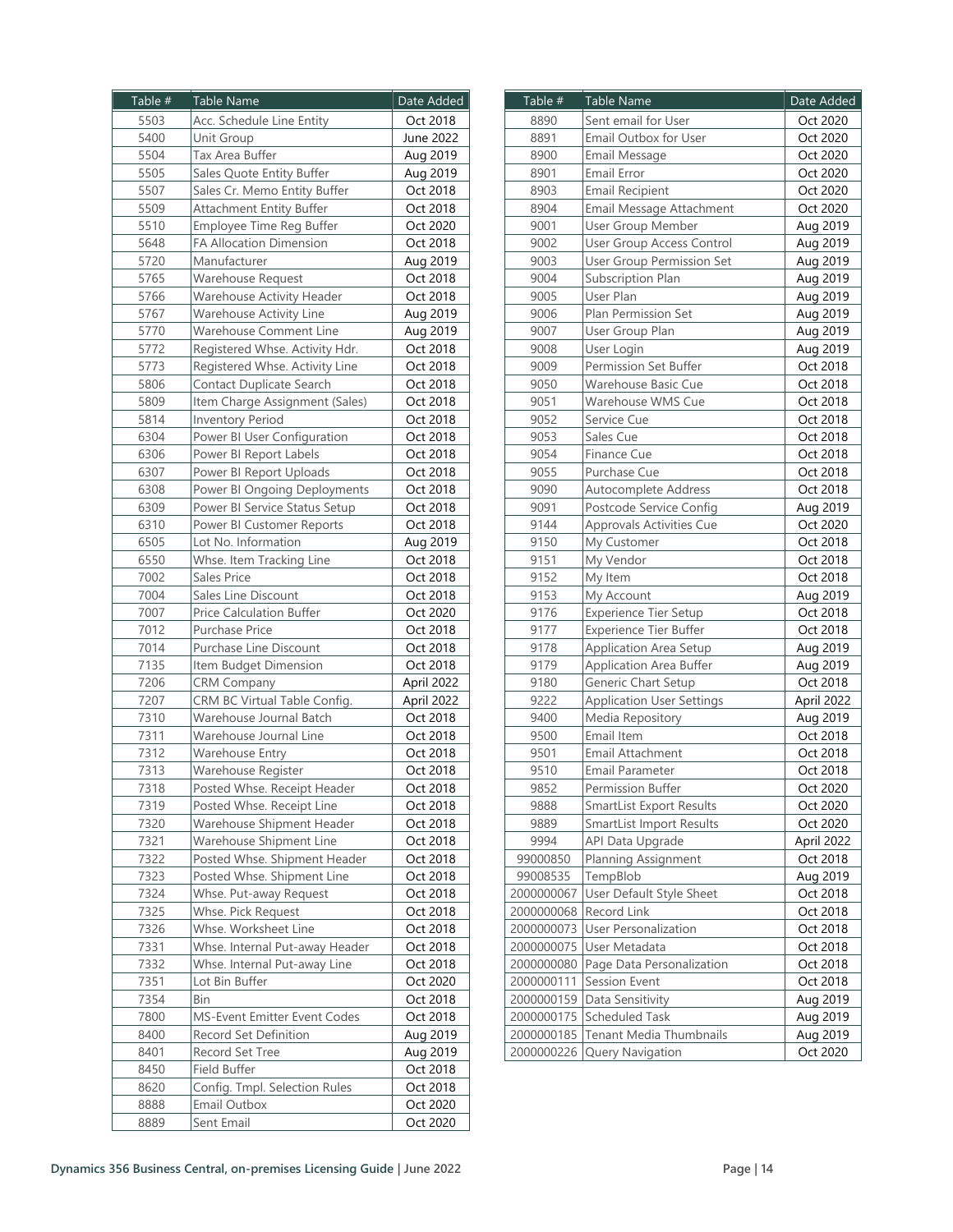# <span id="page-17-0"></span>**Appendix B: Licenses and Definitions**

| Dynamics 365 Licenses:                     | Written as:         |
|--------------------------------------------|---------------------|
| Dynamics 365 Business Central Device       | Device              |
| Dynamics 365 Business Central Essentials   | Essentials          |
| Dynamics 365 Business Central Premium      | Premium             |
| Dynamics 365 Business Central Team Members | <b>Team Members</b> |

#### **Definitions**

<span id="page-17-1"></span>**Client Access License,** (CAL) are licenses that permit one limited device, used by any user, to access the Dynamics 365 Business Central solution indirectly. Device means a single physical hardware system, dedicated to Customer's use, to which a License is assigned.

**License entitlements** are what the customers are entitled to run, and use based on the licenses acquired as described in the SLT.

**License keys** activate the Microsoft Dynamics software.

**Named CALs** are assigned on a "named user" basis, meaning each user requires a separate user License; named user licenses cannot be shared but an individual with a named user license may access the service through multiple devices.

**Perpetual Licensing:** software is licensed with permanent usage rights. Customers may use the licensed version of the software for as long as they choose. Perpetual Licensing is an option if customers prefer an upfront investment or want to manage their solution internally and will run the software on their premises (or, subject to license mobility rights, have it hosted by a third-party Infrastructure as a Service [IaaS] provider acting as their agent).

**Subscription Licensing:** license the use of software with non-perpetual rights, meaning customer can use the software only during the term of the agreement secured by periodic payments. This model lowers initial licensing costs and provides customers with the flexibility to increase or decrease subscription license counts from one subscription term to the next. Subscription Licensing can be used when customers want to have their ERP solution hosted and managed as Software as a Service (SaaS) by their partner or any third party. Alternatively, the software may be deployed on their premises, provided that their Business Central, on-premises partner provides day-to-day management services and maintains sole control over the solution.

<span id="page-17-2"></span>**User SALs**, only available in the subscription Licensing model, grant individual users the right to access the application irrespective of the number of users simultaneously accessing the application. Like named CALs, a unique user SAL must be assigned to each individual user that will access the solution functionality. SALs are specific to an individual and cannot be shared.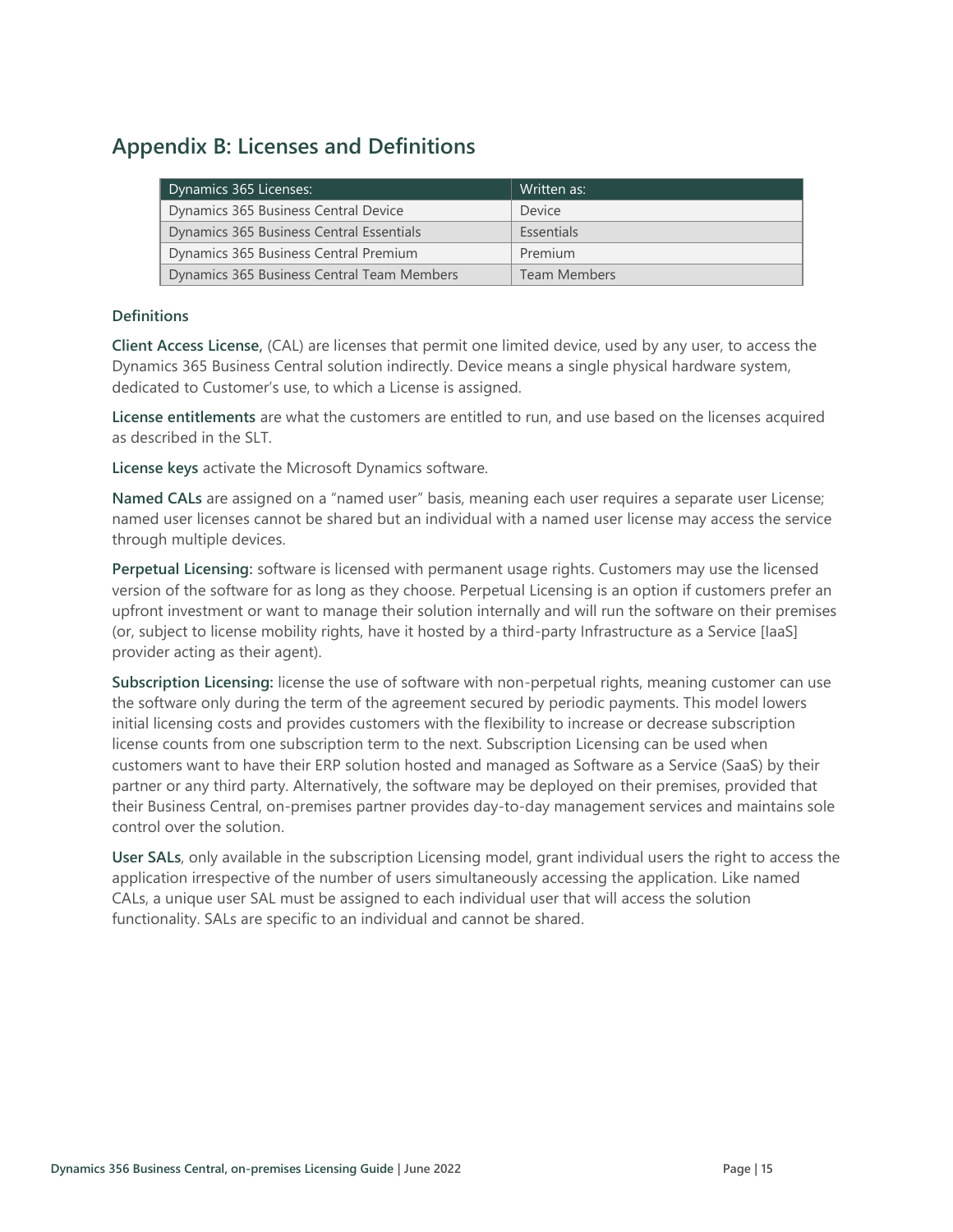# <span id="page-18-0"></span>**Appendix C: Additional Resources**

| Microsoft Dynamics 365                | https://www.microsoft.com/dynamics/default.aspx                                                |
|---------------------------------------|------------------------------------------------------------------------------------------------|
| Software License Terms (SLT)          | https://go.microsoft.com/fwlink/?linkid=2009120&clcid=0x409                                    |
| Dynamics on-premises Licensing Guides | https://partner.microsoft.com/en-us/asset/collection/licensing-quide-<br>assets#/              |
| Support                               | https://mbs.microsoft.com/customersource/Global/news-events/news-<br>events/news/Service-Plans |
| Dynamics 365 Licensing Guide          | https://go.microsoft.com/fwlink/?LinkId=871590&clcid=0x409                                     |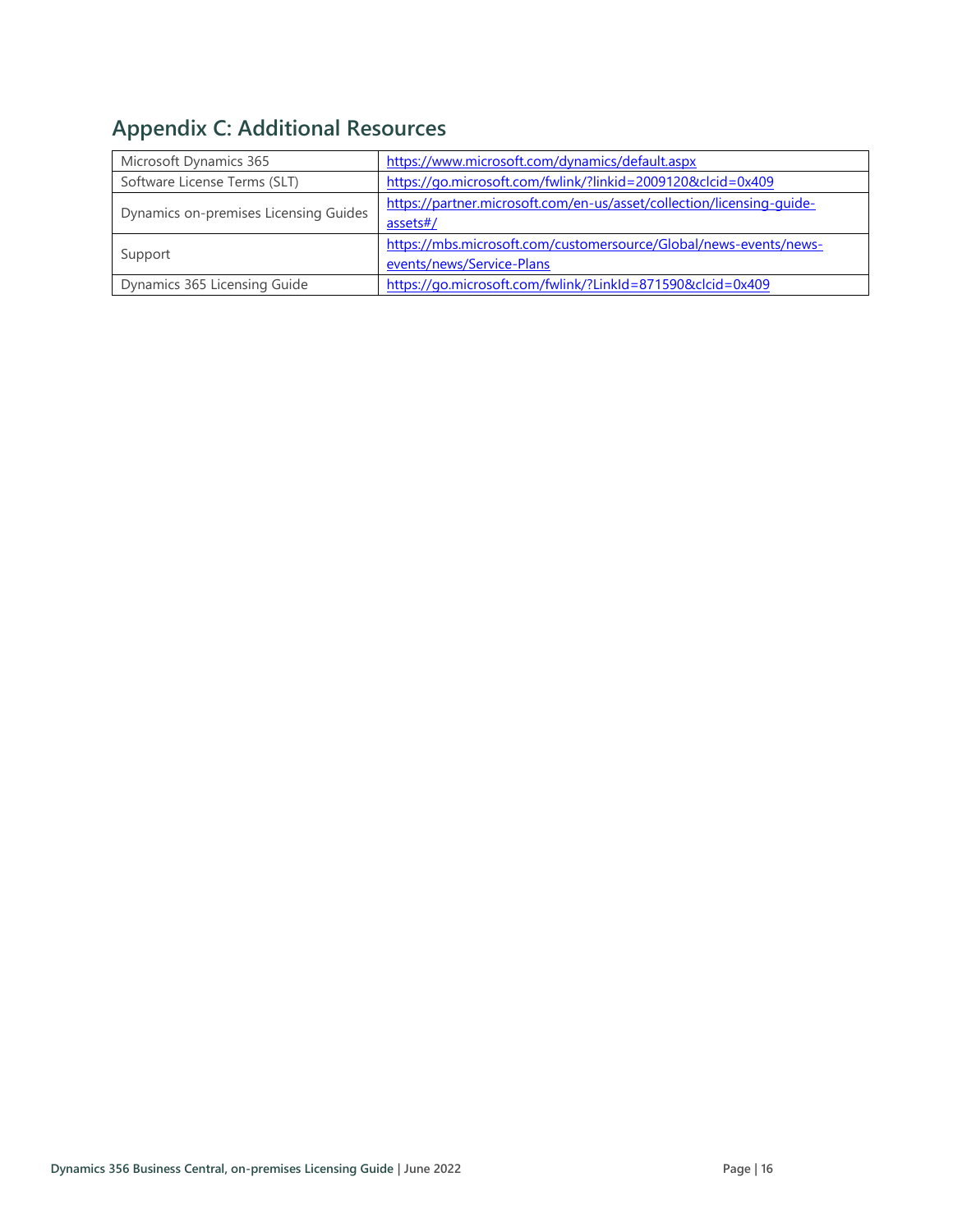# <span id="page-19-0"></span>**Appendix D: Change Log**

| Page           | <b>Topic</b>                                            | Change    | <b>Action</b>                                                                                                                                                                                                                                     | Date              |
|----------------|---------------------------------------------------------|-----------|---------------------------------------------------------------------------------------------------------------------------------------------------------------------------------------------------------------------------------------------------|-------------------|
| 14             | <b>Team Members</b><br><b>Included Tables</b>           | Added     | · 5400: Unit Group                                                                                                                                                                                                                                | June 2022         |
| 12,14          | Team Members<br><b>Included Tables</b>                  | Added     | · 186: Exch. Rate Adjmt. Ledg. Entry<br>• 443: IC Setup<br>· 7206: CRM Company<br>• 7207: CRM BC Virtual Table Config.<br>• 9222: Application User Settings<br>· 9994: API Data Upgrade                                                           | April 2022        |
| 8              | Essentials                                              | Added     | Added 100 pre-assigned Codeunits (range 50.000-50.099)<br>for Essentials licenses                                                                                                                                                                 |                   |
| 12, 13         | <b>Team Members</b><br><b>Included Tables</b>           | Added     | • 227: VAT Registration Log Detail<br>• 1313: Activities Cue<br>• 1514: Sent Notification Entry<br>• 5496: Purchase Order Entity Buffer                                                                                                           | <b>March 2022</b> |
| 14             | <b>Team Members</b><br>included tables                  | Updated   | Removed localized tables. W1 Team Members tables are<br>listed (see Appendix A).                                                                                                                                                                  | October 2021      |
| $\vert$ 1      | Using this<br>Guide/How to Buy                          | Updated   | • Updated with user friendly language<br>• Simplified text by moving Perpetual and Subscription<br>definitions to Appendix B                                                                                                                      |                   |
| $\overline{c}$ | Licensing Overview Added                                |           | Clarifying Device Language                                                                                                                                                                                                                        |                   |
| $\sqrt{6}$     | <b>Additional User</b><br>Licensing                     | Format    | Moved Device and Team Members from Cross Application<br>assigned' access licensing to Assigned Additional User<br>Licensing                                                                                                                       |                   |
| $\overline{7}$ | External<br>Accountant/System Clarified<br>Administer   |           | Business Central licensed tenants include (versus Essentials or<br>Premium user licenses):<br>• 1 license for an External Accountant user<br>• 1 license for a System Administrator                                                               | <b>July 2021</b>  |
| $\,8\,$        | Configuration<br>Components                             | Format    | Moved Configuration Components to its own section                                                                                                                                                                                                 |                   |
| 16             | Appendix B:<br>Licenses and<br>Definitions              | Updated   | Added definitions:<br>• License keys<br>• License entitlements<br>• Perpetual licensing<br>• Subscription licensing                                                                                                                               |                   |
| 6              | Configuration<br>Components                             | Updated   | Updated the included configuration components for Essentials<br>and Premium licenses.                                                                                                                                                             |                   |
| 6              | <b>Application Builder</b><br>and Solution<br>Developer | Removed   | Application Builder and Solution Developer are no longer<br>available for purchase. Removed from the Configuration<br>Component table                                                                                                             | April 2021        |
| 10             | Customization                                           | Updated   | Customizing Business Central on-premises is done using the<br>free tool Visual Studio Code together with the free AL<br>extension. Your partner may license application objects as<br>needed to modify the solution to your specific requirements |                   |
| 5              | Essentials                                              | Removed   | E-Services/Banks Feeds don't pertain to on-premises -<br>previously announced                                                                                                                                                                     |                   |
| 5              | Essentials                                              | Corrected | Removed incorrectly stated configuration components<br>included for Report, XML Port, Page, Query, and Table<br>Designer. Ten Codeunits are included.                                                                                             | November 2020     |
| 10             | Dual Use Rights                                         | Added     | New section                                                                                                                                                                                                                                       |                   |